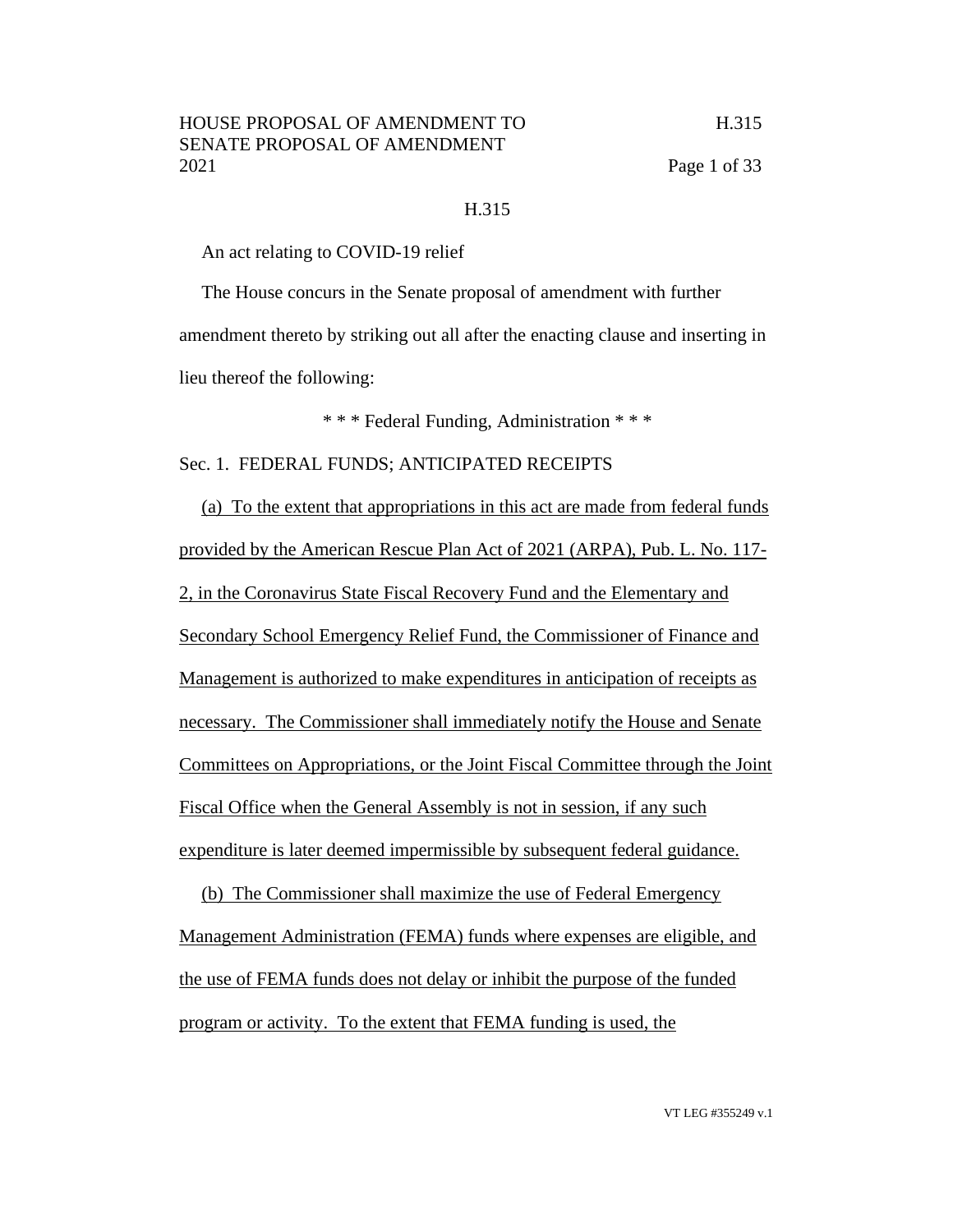Commissioner shall reduce funding to the extent that FEMA resources reduce the need for appropriated resources.

(c) The appropriations in this act shall carry forward from fiscal year 2021 until expended.

Sec. 1a. AMERICAN RESCUE PLAN ACT OF 2021: ACCEPTANCE OF SPECIFIC FEDERAL GRANTS

(a) Notwithstanding 32 V.S.A. § 5, funds from the American Rescue Plan Act of 2021 (ARPA), the Coronavirus State Fiscal Recovery Fund, and the Coronavirus Capital Projects Fund shall be deposited into the State Treasury and are hereby accepted and shall be spent subject to appropriation.

(b) Notwithstanding 32 V.S.A. § 5, any funds received through Section 2001 of the Elementary and Secondary School Emergency Relief Fund and not required to be made as subgrants to local educational agencies in ARPA shall be spent subject to appropriation.

Sec. 1b. REPORTING BY ENTITIES OUTSIDE STATE

GOVERNMENT ON USE OF FUNDS

Any recipient State agency that grants funds appropriated in this act to a non-State recipient shall require that recipient to report on the specific uses of the funds on or before November 1, 2021. Granting agencies shall compile and report on the use of these funds to the General Assembly by December 1, 2021.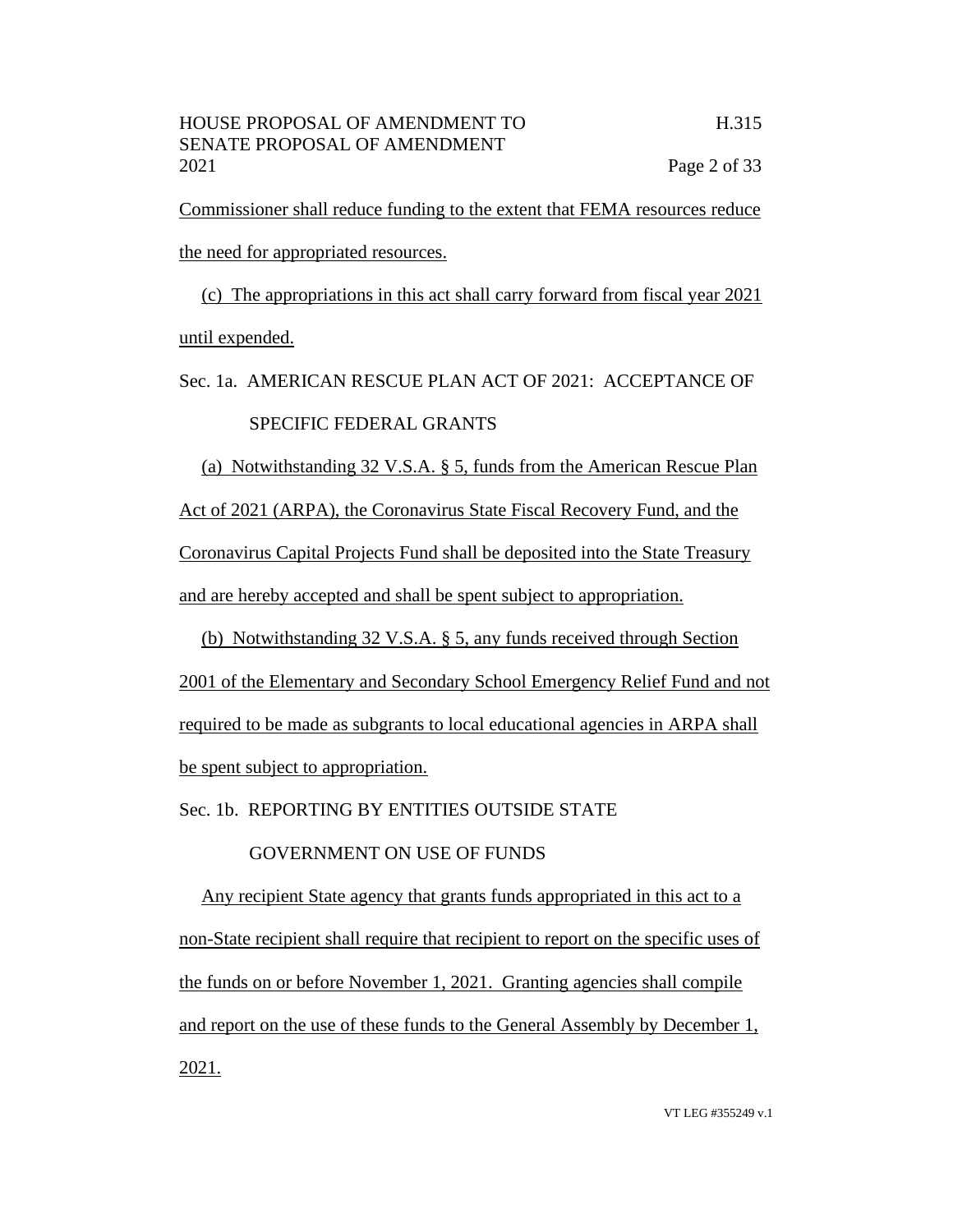#### Sec. 1c. INTENT REGARDING FUTURE STATE FUNDING

The purpose of funding appropriated from ARPA in this act is related to addressing impacts of the COVID-19 pandemic as well as making investments for a sustained economic recovery. The appropriation of these funds is not intended to create a future funding commitment from other State funds.

Sec. 2. REMAINING CORONAVIRUS RELIEF FUNDS;

# CARRYFORWARD, REVERSION, AND APPLICATION

(a) To the extent that Coronavirus Relief Fund (CRF) spending authority made through appropriation or by approval of the Joint Fiscal Committee remains available as of June 30, 2021, any amounts necessary to pay for expenditures that have been obligated but not paid out as of June 30, 2021 shall carry forward to fiscal year 2022.

(b) Prior to the close of fiscal year 2021, the Commissioner of Finance and Management is authorized to revert all unobligated CRF appropriations to the State CRF. In fiscal year 2021, the total amount of CRF reverted under this subsection shall be appropriated to any agency or department for CRF eligible public safety payroll and benefits costs or other eligible CRF costs and the same amount of General Fund appropriated shall be reverted. To the extent there are insufficient CRF eligible costs in fiscal year 2021, any remaining reverted CRF balance shall be appropriated and carried forward to any agency or department with eligible CRF costs in fiscal year 2022 where an equal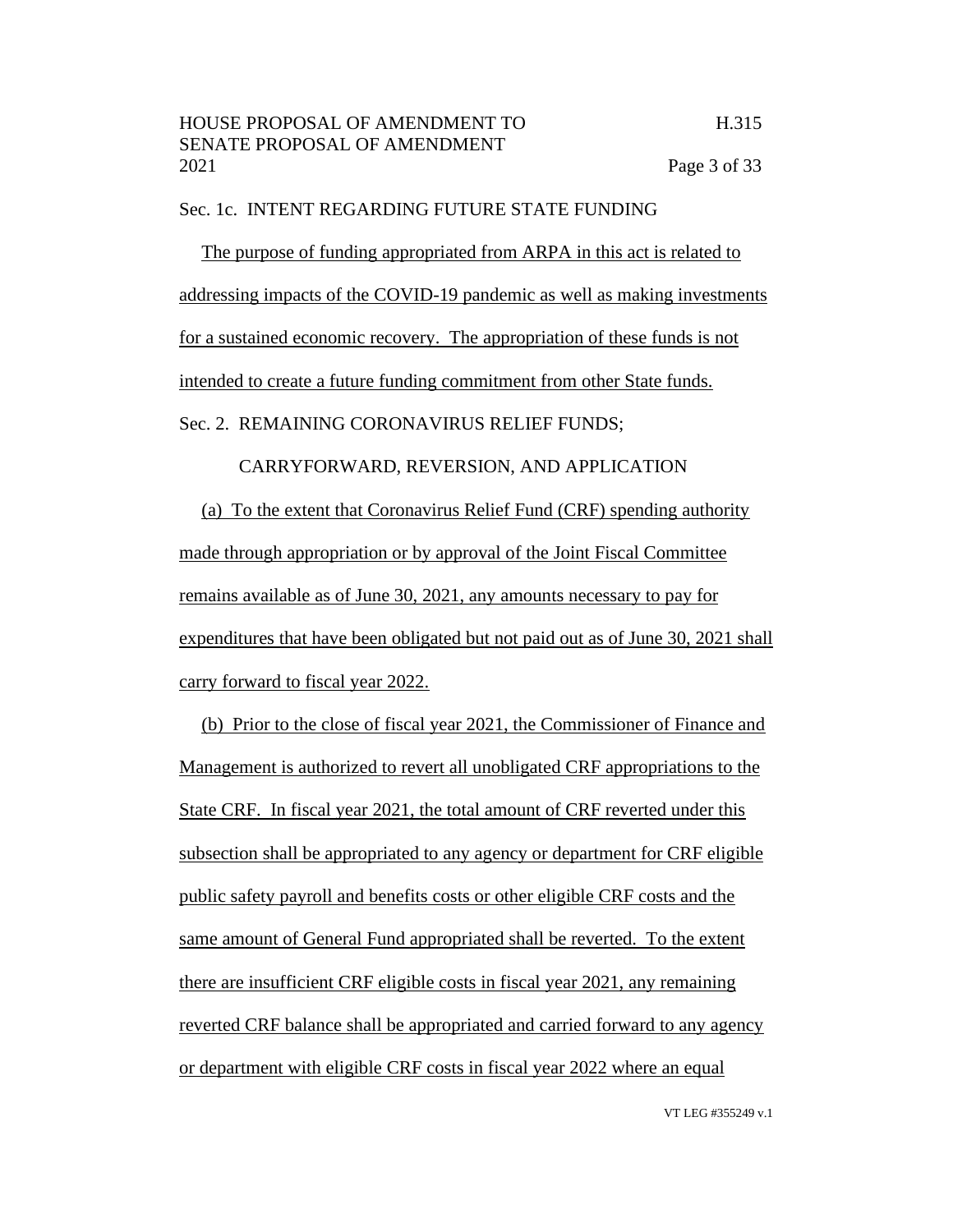amount of general funds shall be reverted in fiscal year 2022 through the budget adjustment process.

(c) The Commissioner shall report to the House and Senate Committees on Appropriations on or before June 1, 2021 with estimates of each of the following: CRF carryforward need, CRF reversions, and total CRF appropriations to the Department of Corrections and other departments with eligible CRF costs; and the General Fund reversions anticipated on or before June 30, 2021 as authorized under this section. The report shall also include a brief description of the degree to which Federal Emergency Management Agency (FEMA) funding applications and awards are impacting these estimates. The Commissioner shall provide an update on these amounts to the Joint Fiscal Committee at its meeting in July 2021.

\* \* \* Commerce and Community Development;

Targeted Business Grants \* \* \*

Sec. 3. ECONOMIC RECOVERY BRIDGE GRANTS

(a) Purpose.

(1) The purpose of this section is to provide bridge funding to businesses that suffered a tax loss in 2020 and require immediate State aid, either to remain open or to reopen the business, until additional federal funds can be deployed and until the economic recovery provides a more stable stream of revenue to support business operations.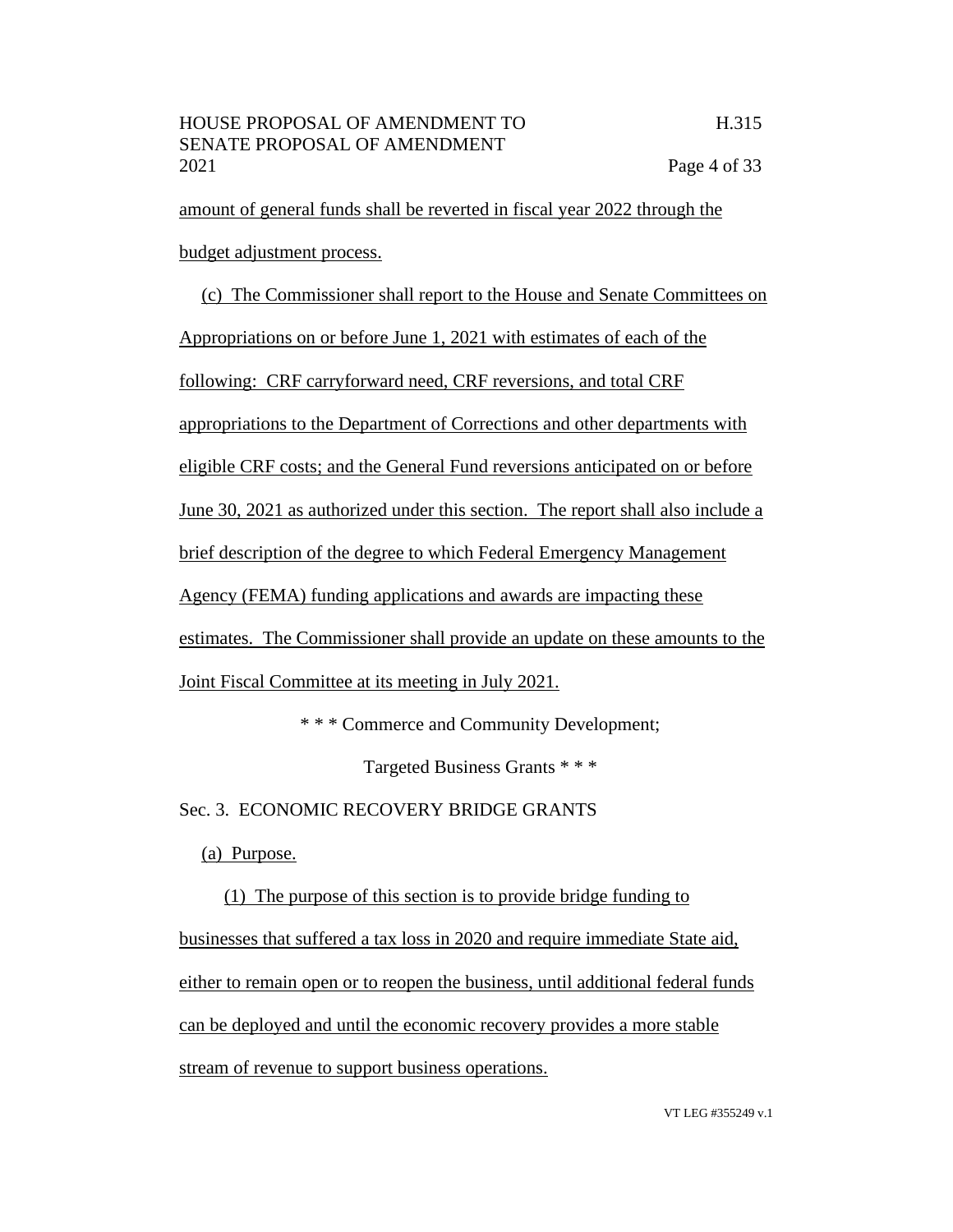(2) The funding in this section is primarily intended for businesses that have not received prior State or federal financial assistance. Because these businesses have not benefited from State or federal programs, they are eligible for grants that will provide funding for fixed operating costs or a threshold amount in order to ensure they remain viable.

(3) To the extent that funds remain available, businesses that have already received prior State or federal assistance may receive grants under the program, with priority for those businesses that, after adding to the business's income the amount of any nontaxable COVID-19-related direct financial assistance from State or federal sources, the business still would have suffered a tax loss.

(b) Appropriation.

(1) In fiscal year 2021, the amount of \$10,000,000.00 is appropriated from the American Rescue Plan Act of 2021- Coronavirus State Fiscal Recovery Fund to the Agency of Commerce and Community Development to provide grants to eligible businesses pursuant to this act.

(2) The Agency may use not more than five percent of the appropriated funds for the costs of administration, including technical assistance and guidance concerning potential eligibility for federal programs.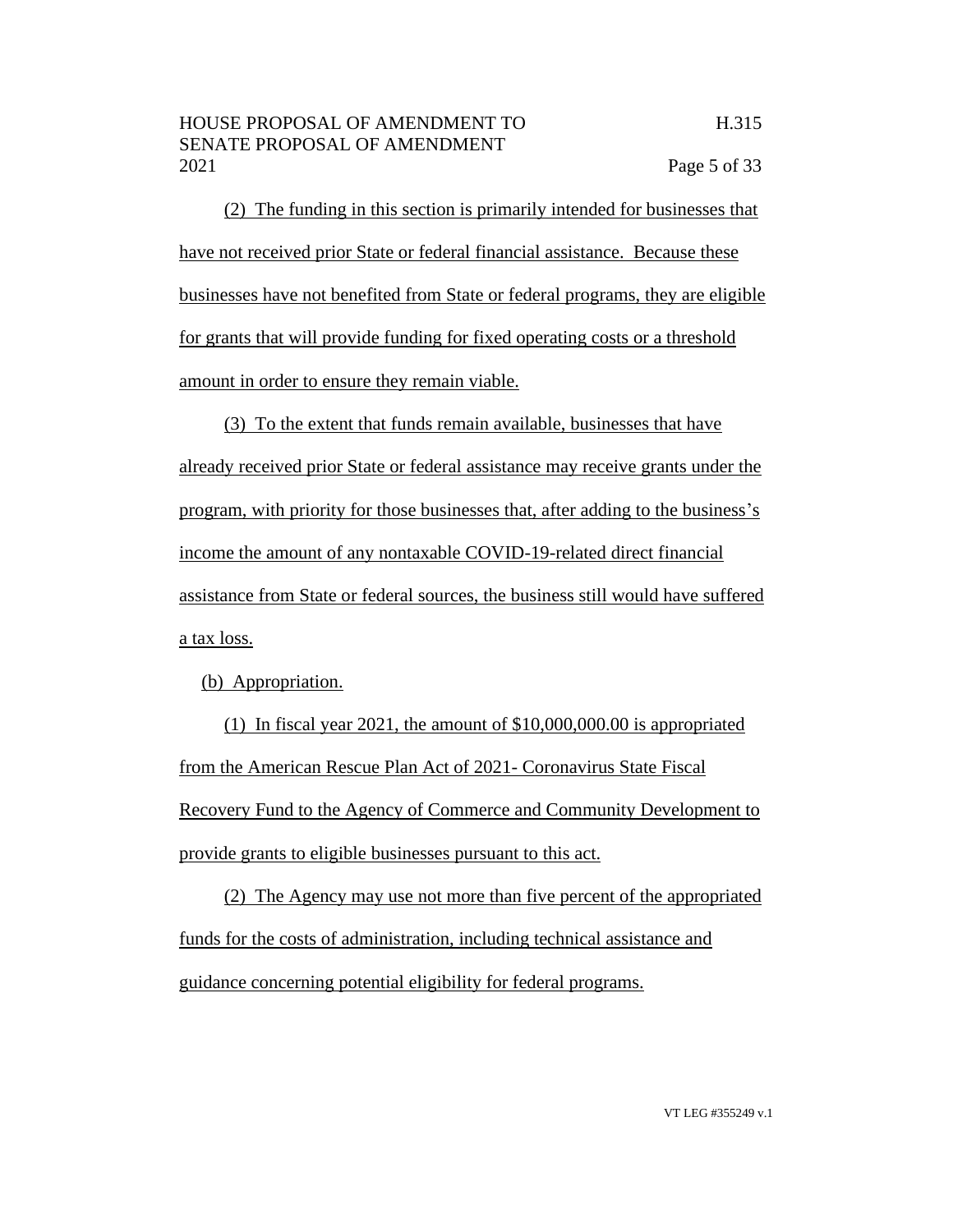(3) The Agency shall make best reasonable efforts to conduct outreach, provide information, and provide necessary assistance for women- and BIPOC-owned businesses to access grant funds.

(c) Eligibility. To be eligible for a grant, a business shall meet the

following criteria:

(1) The business is domiciled or has its primary place of business in

Vermont.

(2) The business is organized and operated:

(A) on a for-profit basis, including a sole proprietor, partnership,

limited liability company, business corporation, cooperative, or mutual benefit enterprise; or

(B) on a nonprofit or low-profit basis, including a mutual benefit corporation, public benefit corporation, and a low-profit limited liability company.

(3) The business:

(A) is open at the time of application and attests that it will use grant funds for business-related operations and economic recovery; or

(B)(i) is closed at the time of application due to the COVID-19 public health emergency;

(ii) attests that it will use grant funds for resuming its business operations and economic recovery; and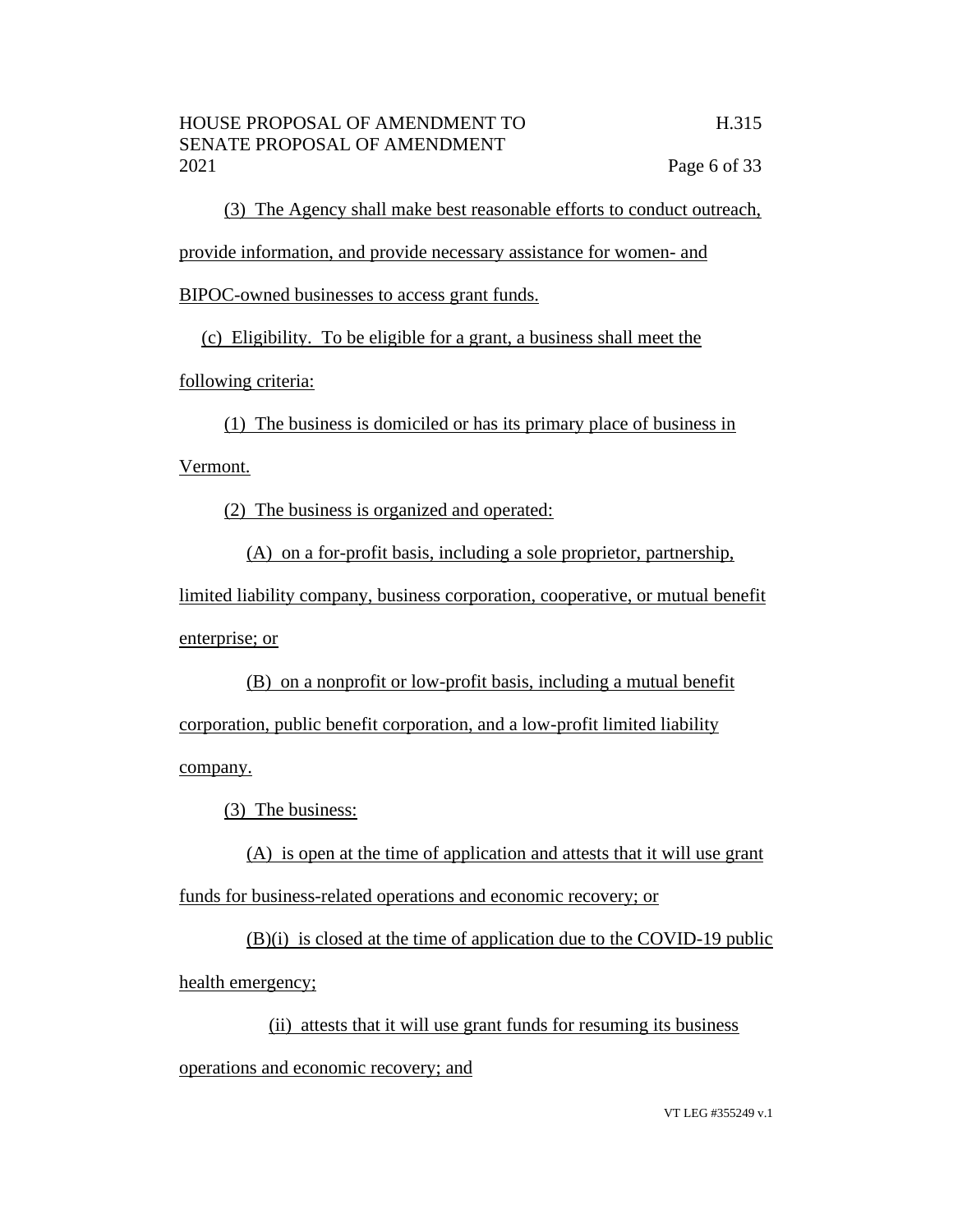(iii) submits a brief written description of its good faith plan to

reopen.

(4) The business suffered a tax loss due to the COVID-19 public health

emergency as evidenced by its federal 2020 income tax return.

(5) The business complies with current State health and safety protocols

established by Executive Order.

(d) Amount of grant.

(1) A grant shall not exceed the lesser of:

(A) three times the eligible business's fixed monthly expenses for

commercial mortgage or rent, insurance, electricity, heat, water, sewer service, telecommunications service, and Internet service; or

(B) \$150,000.00.

(2) The Agency may reduce the amount of a grant pursuant to guidelines it adopts for that purpose based on the amount of any COVID-19-related direct financial assistance that the business has received from State or federal sources.

(e) Grant administration; priorities.

(1) Beginning on the date the Agency begins accepting applications, for an initial 30-day period, the Agency may accept applications from eligible businesses but shall award grants only to eligible businesses that have not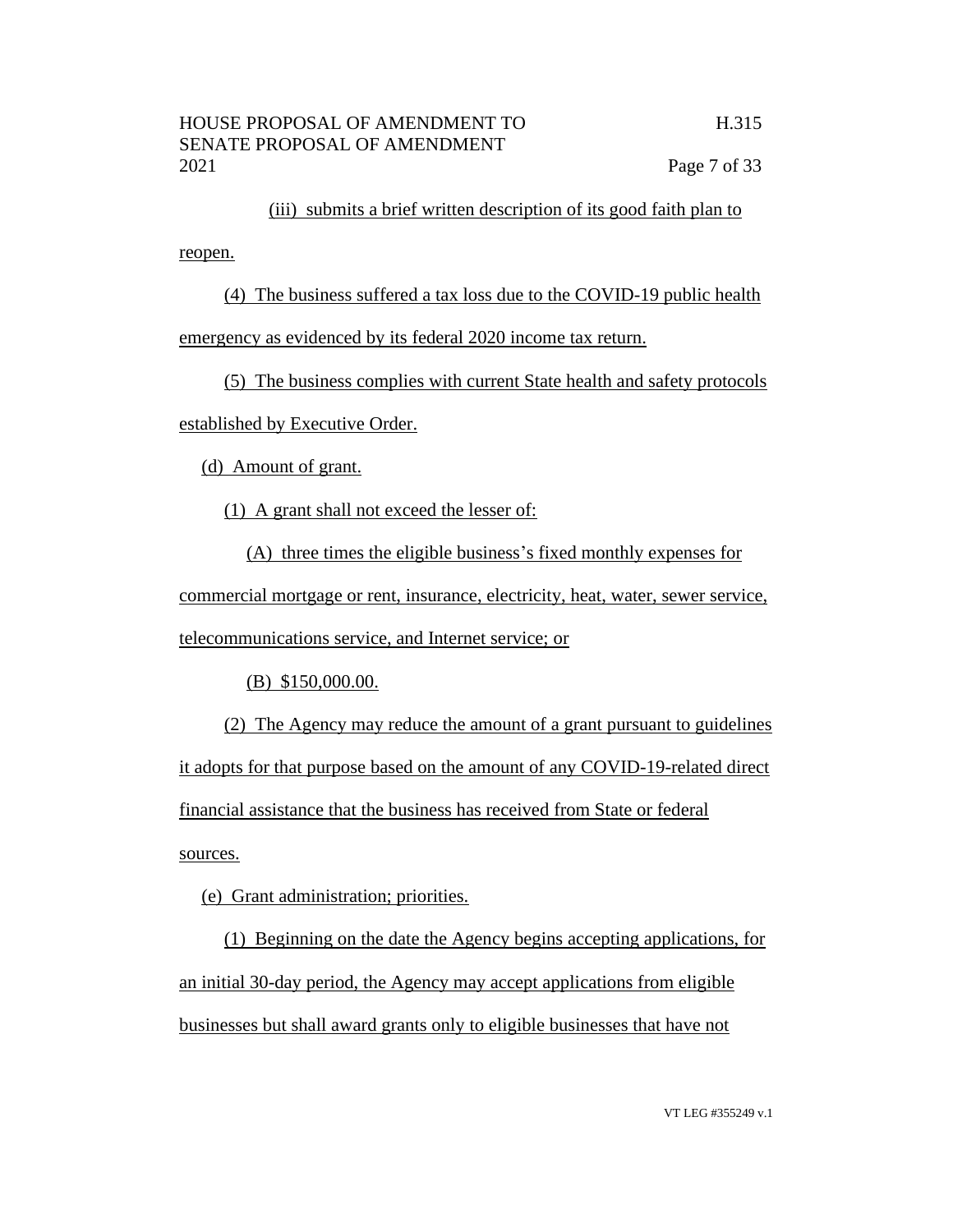received any COVID-19-related direct financial assistance from State or federal sources.

(2) After the initial 30-day period, the Agency shall continue to accept applications and award grants consistent with the following:

(A) The Agency shall give first priority to eligible businesses that have not received any COVID-19-related direct financial assistance from State or federal sources.

(B) The Agency shall give subsequent priority to eligible businesses that, after adding to the business's income the amount of any nontaxable COVID-19-related direct financial assistance from State or federal sources, the business still would have suffered a tax loss.

(f) Grant administration; use of funds; future grant awards. Any amounts that remain unspent through the program shall revert to the Agency of Commerce and Community Development for purposes of supplementing any future economic recovery grant program established prior to January 1, 2022 and, if no program is established, then to the American Rescue Plan Act of 2021 – Coronavirus State Fiscal Recovery Fund.

(g) Guidelines. Not later than 10 days after the effective date of this act, the Agency shall publish guidelines governing the implementation of the program, which at minimum shall: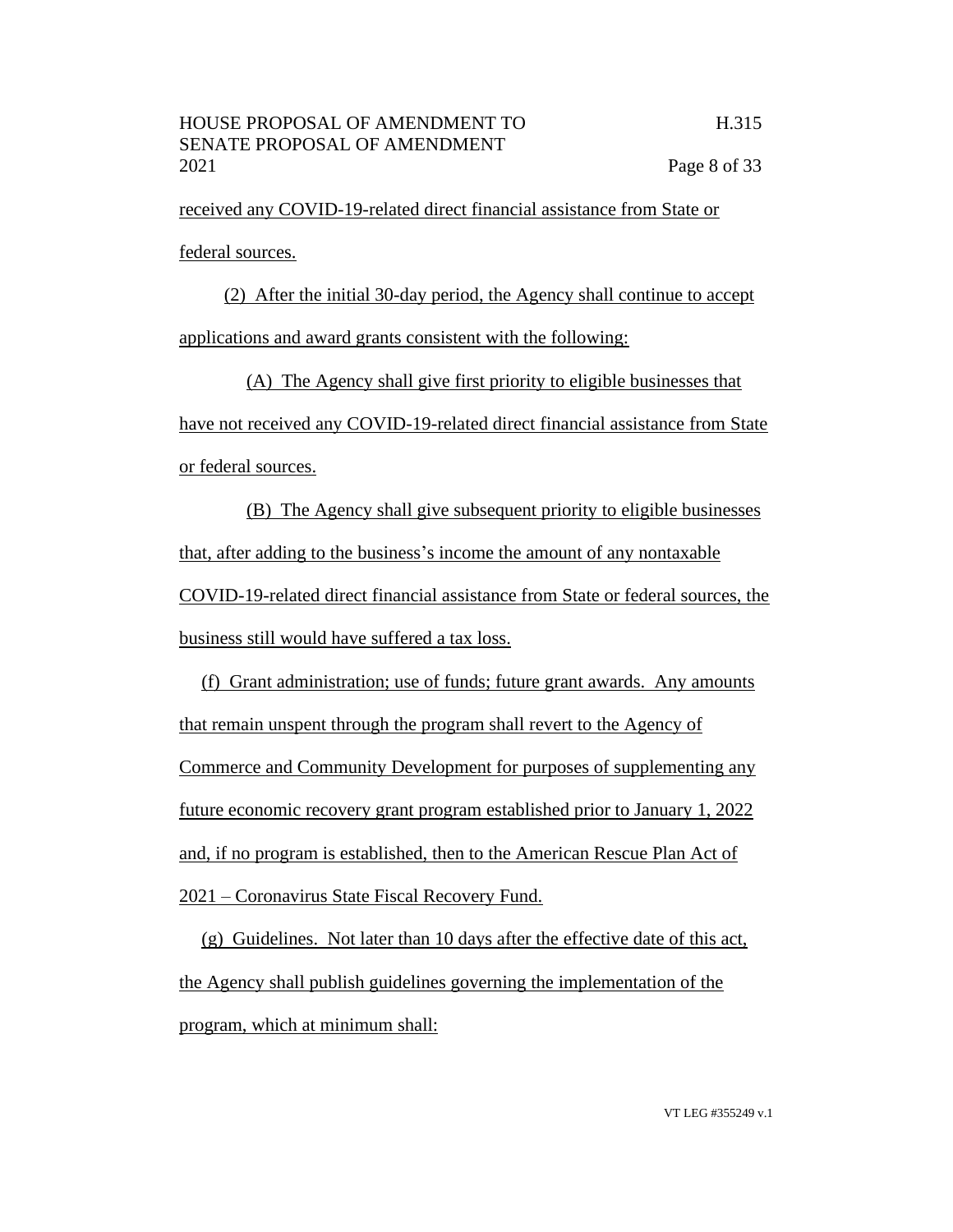(1) establish application award procedures and a timeline for accepting applications;

(2) establish standards to determine whether an eligible business has its primary place of business in Vermont;

(3) establish standards for the use of grant funds for the purpose of

business-related economic recovery;

(4) establish procedures to ensure that grant awards comply with the requirements of this section and that the State maintains adequate records to demonstrate compliance with this section;

(5) establish procedures to prevent, detect, and mitigate fraud, waste,

error, and abuse; and

(6) establish procedures to ensure that grant applicants comply with State and federal employment and labor laws.

(h) Reporting. The Agency shall submit two reports to the House Committees on Appropriations and on Commerce and Economic Development and the Senate Committees on Appropriations and on Economic Development, Housing and General Affairs detailing the implementation of this section, including specific information concerning the amount, identity, and demographic information of grant recipients, which shall be publicly available:

(1) an initial report following the 30-day approval period specified in subdivision (e)(1) of this section; and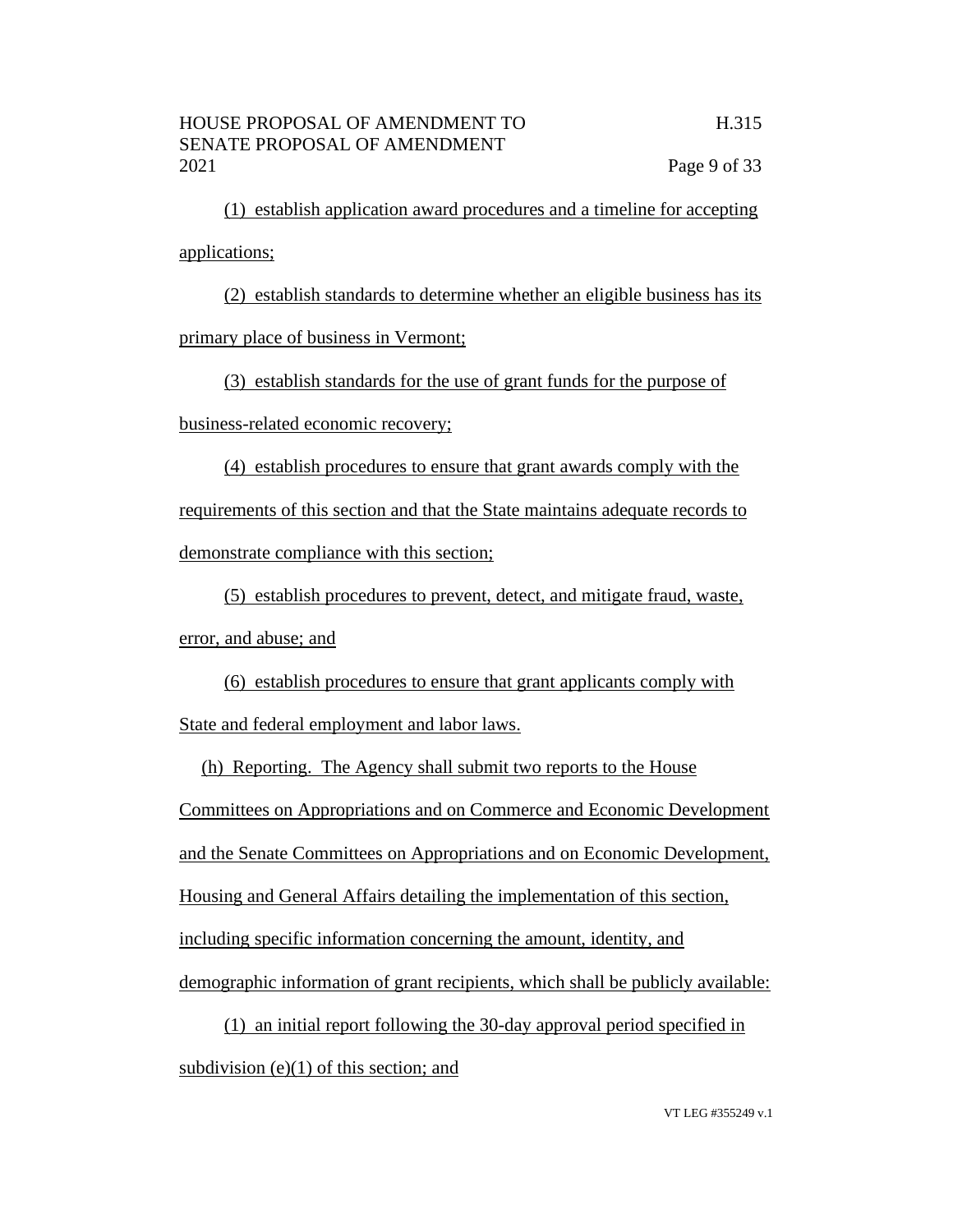(2) a final report not later than 30 days after program funds are exhausted.

(i) Auditing; compliance. The Agency shall include in all grant awards standard audit provisions, substantially similar to the audit provisions included pursuant to Administrative Bulletins 3.5 and 5.0, that provide that records pertaining to grant awards shall be retained and remain subject to audit and inspection by the Agency and the State Auditor of Accounts for a period of time specified by the Agency.

(j) Recapture. The Agency shall include in all grant awards standard recapture provisions, which shall include that a grant award may be subject to recapture if a recipient is found to be ineligible for the award or to have used an award for an ineligible purpose, consistent with the guidelines the Agency adopts pursuant to subsection (g) of this section.

Sec. 3a. VERMONT MICROBUSINESS DEVELOPMENT FUNDING

The sum of \$500,000.00 is appropriated from the American Rescue Plan Act of 2021 - Coronavirus State Fiscal Recovery Fund in fiscal year 2021 to the Department for Children and Families, Office of Economic Opportunity, to be granted to the Community Action Agencies for the Statewide Community Action Network's Economic Micro Business Recovery Assistance for the COVID-19 Epidemic (EMBRACE) to assist the Vermont microbusiness owners impacted by COVID-19 and for new businesses started by individuals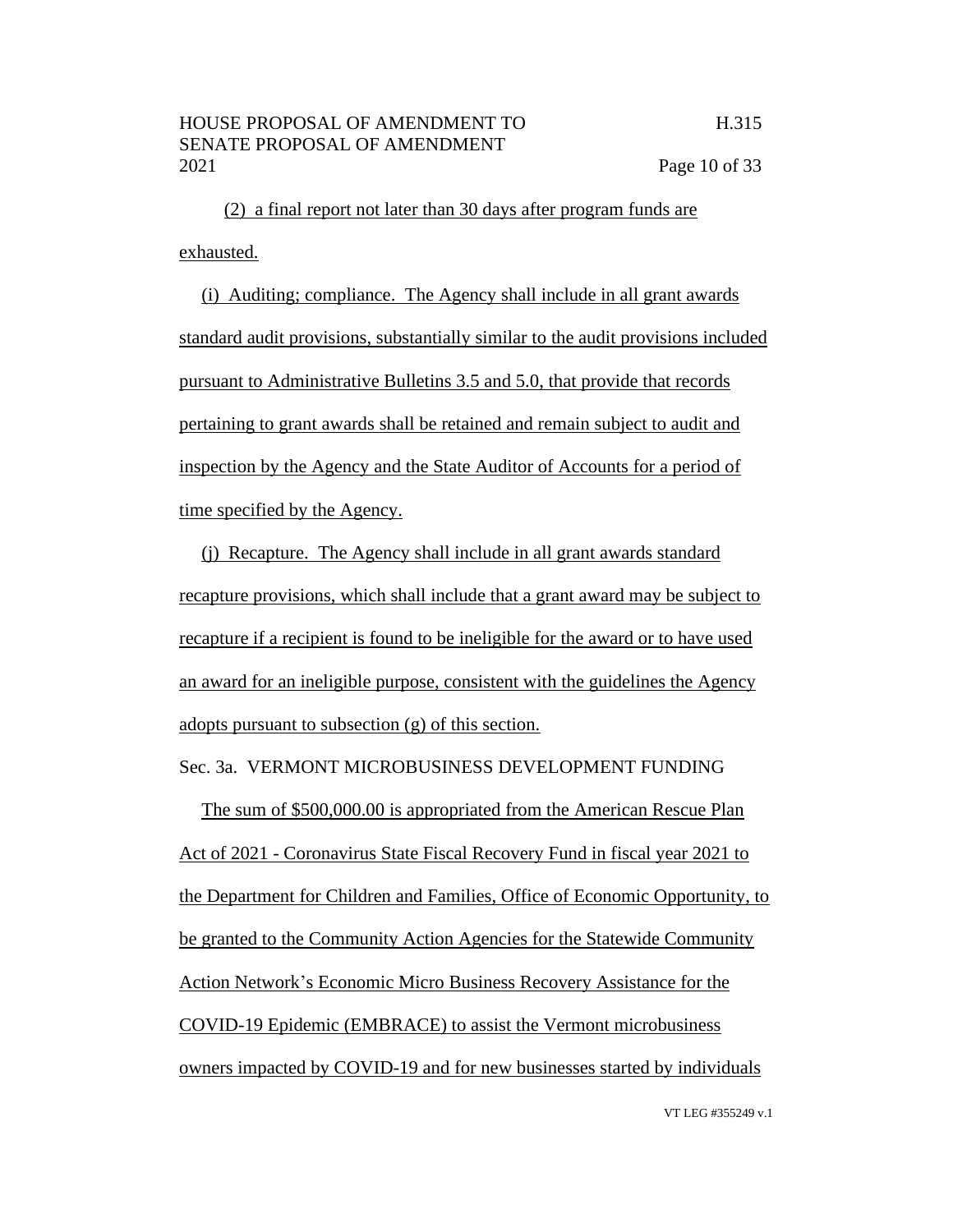who have been impacted by the COVID-19 pandemic through layoffs,

furloughs, reduced hours, or due to being employed in an industry that has

been severely affected.

\* \* \* Housing and Homeowner Assistance \* \* \*

Sec. 4. VERMONT HOUSING AND CONSERVATION BOARD,

# HOUSING AND FACILITIES

The sum of \$10,000,000.00 is appropriated from the General Fund to the Vermont Housing and Conservation Board in fiscal year 2021, which the Board shall use, in part through grants to nonprofit housing partners and service organizations, for housing and facilities necessary to provide safe shelter to lower-income and at-risk populations. These funds are intended to be expended as expeditiously as possible on projects ready to proceed in 2021 and designed to meet immediate housing needs.

Sec. 5. HOMEOWNER; MORTGAGE ASSISTANCE FORECLOSURE PREVENTION

The sum of \$5,000,000.00 is appropriated from the Coronavirus Relief Funds in fiscal year 2021 to the Department of Housing and Community Development for a grant to the Vermont Housing Finance Agency to provide financial and technical assistance to stabilize low- and moderate-income homeowners and prevent home foreclosures for Vermont families. To the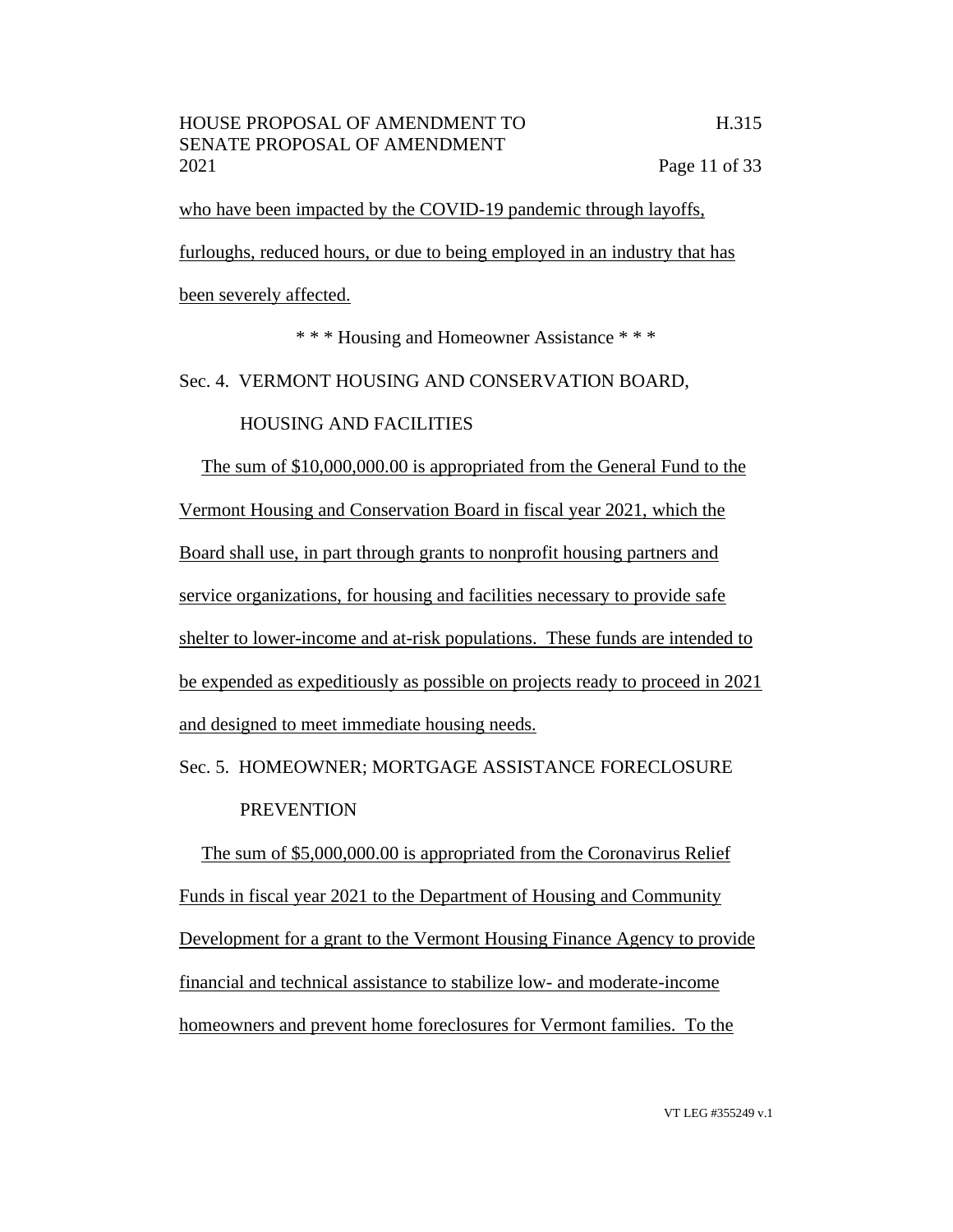extent permitted by federal law and guidance, these funds may be used to provide mortgage assistance retroactively to January 1, 2021.

\* \* \* Human Services, Mental Health and Health Care \* \* \*

# Sec. 6. DEPARTMENT OF MENTAL HEALTH; EMERGENCY

# OUTREACH SERVICES GRANTS

The sum of \$300,000.00 is appropriated from the American Rescue Plan Act of 2021 - Coronavirus State Fiscal Recovery Fund to the Department of Mental Health in fiscal year 2021 for grants to peer-led and impacted memberled organizations for emergency outreach services to address COVID-19 related needs. Of these funds, the Department shall allocate \$150,000.00 to a mental health peer-support organization and \$150,000.00 to an organization supporting the needs of LGBTQ youths.

# Sec. 7. DEPARTMENT OF MENTAL HEALTH; HOUSING

The sum of \$4,000,000.00 is appropriated from the American Rescue Plan Act of 2021 - Coronavirus State Fiscal Recovery Fund to the Department of Mental Health in fiscal year 2021 to make existing housing and communitybased service facilities providing mental health services more accessible, safe, and compliant with the Americans with Disabilities Act or to expand capacity in community settings. The Department shall select the projects in consultation with the Agency of Human Services Secretary's Office, the Department of Disabilities, Aging, and Independent Living, and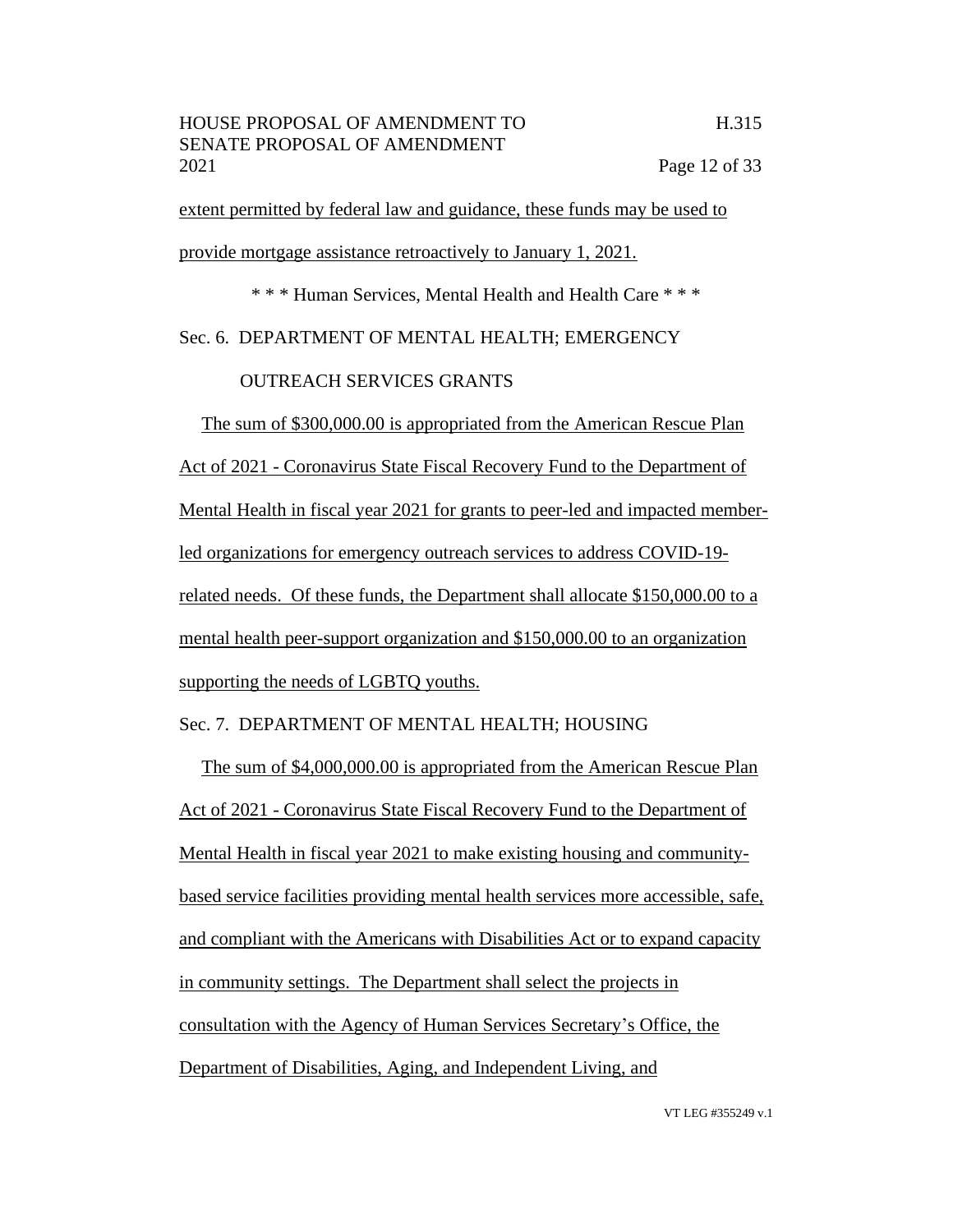representatives of the designated agencies, specialized service agencies, and peer organizations. The grants shall be awarded to organizations that demonstrate the greatest ability to respond immediately to the need for housing and shall be for projects that will not require additional State funds for operating costs in future years. At least one grant shall be awarded to a peerrun or peer-directed housing organization. The Department of Mental Health shall partner with the Agency of Human Services Secretary's Office and the Department of Disabilities, Aging, and Independent Living to include as potential grant candidates all designated and specialized service agencies that provide developmental disability or mental health services.

# Sec. 8. DEPARTMENT OF MENTAL HEALTH; CASE MANAGEMENT **SERVICES**

The sum of \$850,000.00 is appropriated from the American Rescue Plan Act of 2021 - Coronavirus State Fiscal Recovery Fund to the Department of Mental Health in fiscal year 2021 to provide funds to the designated community mental health agencies to enable them each to hire an additional case manager to provide case management services to Vermont residents who may not previously have been part of an agency's caseload but whose lives have been significantly disrupted by the COVID-19 pandemic and who are now urgently in need of these agencies' supports. Agencies have the flexibility to identify where the targeted need exists within their agency, across all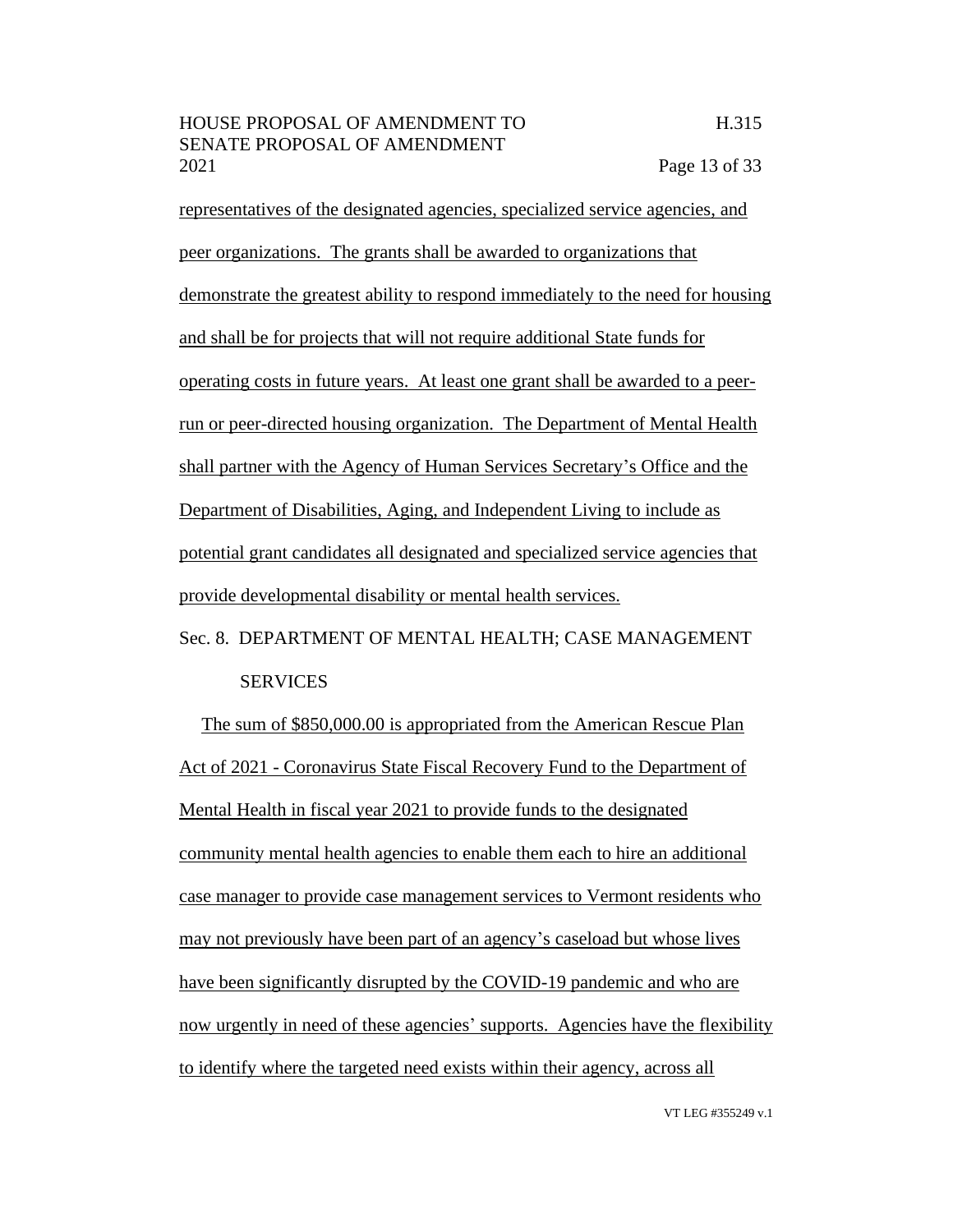programs. The purpose of the funds appropriated in this section is limited to addressing the impacts related to the COVID-19 pandemic and the appropriation of these funds is not intended to create an ongoing funding commitment.

# Sec. 9. DEPARTMENT OF MENTAL HEALTH; WORKFORCE

# TRAINING AND WELLNESS SUPPORTS

The sum of \$150,000.00 is appropriated from the American Rescue Plan Act of 2021 - Coronavirus State Fiscal Recovery Fund to the Department of Mental Health in fiscal year 2021 for training and wellness supports for frontline health care workers to help them meet Vermont residents' current mental health needs, such as training for emergency department personnel responding to an increased demand for crisis services as a result of the COVID-19 pandemic and training on trauma-informed and trauma-specific care for mental health professionals responding to the surge in mental health treatment needs. These workers would also benefit from wellness supports as they continue to care for people in crisis while experiencing their own stress, anxiety, and trauma as a result of the pandemic.

# Sec. 9a. RECOVERY CENTER SUPPLEMENTAL GRANTS

The sum of \$240,000.00 is appropriated from the American Rescue Plan Act of 2021 - Coronavirus State Fiscal Recovery Fund to the Department of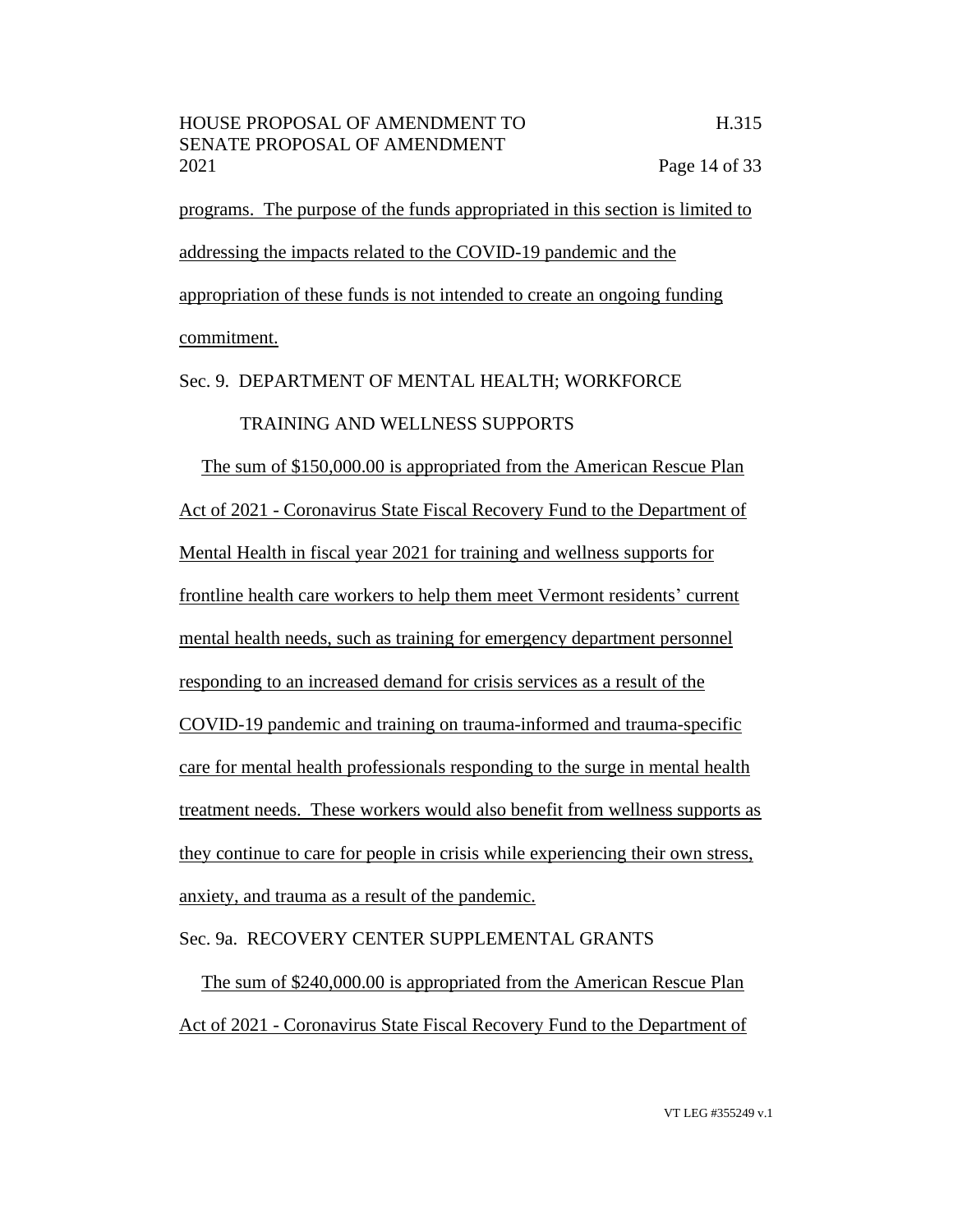Health to make grants of \$20,000.00 to cover the financial impacts of the ongoing COVID-19 pandemic at each of the recovery centers statewide.

Sec. 10. SUPPORTS FOR NEW AMERICANS, REFUGEES, AND

# IMMIGRANTS

(a) The sum of \$700,000.00 is appropriated from the American Rescue Plan Act of 2021 - Coronavirus State Fiscal Recovery Fund to the Agency of Human Services in fiscal year 2021 for distribution in equal amounts to the Association of Africans Living in Vermont and the U.S. Committee for Refugees and Immigrants' Vermont Refugee Resettlement Program for various purposes related to COVID-19, including:

(1) interpretation and translation services related to COVD-19, including accessing testing and vaccines;

(2) purchasing laptops and providing digital literacy for households to ensure that children can attend school remotely, that families can access telehealth services, and that adult family members can find employment;

(3) providing case management services related to an increased need related to housing assistance, workforce development, and employment coaching; and

(4) providing navigation of Reach Up, 3SquaresVT, and other public assistance programs following job losses.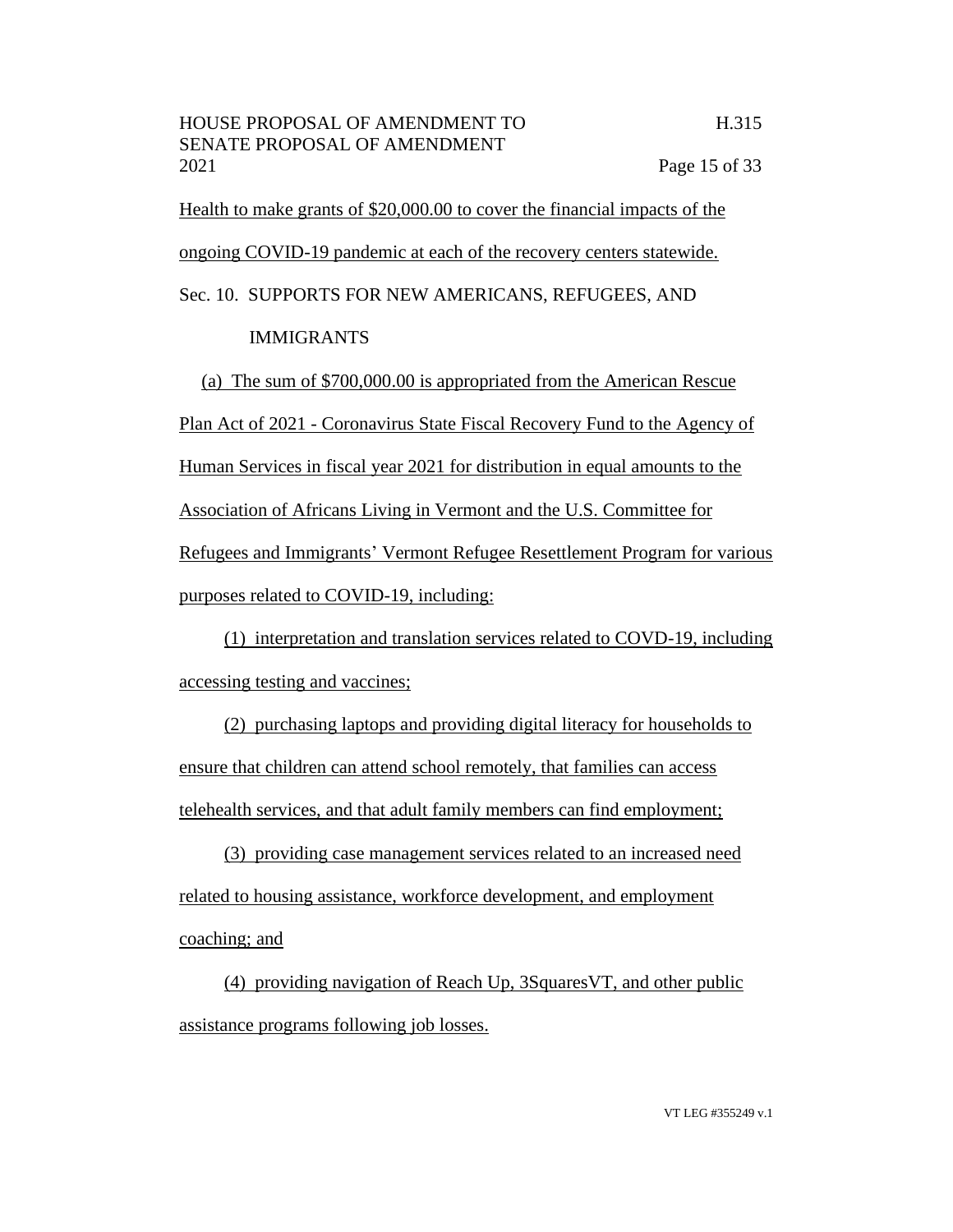# Sec. 11. GRANTS TO REACH UP PARTICIPANTS

The sum of \$1,300,000.00 is appropriated from the American Rescue Plan Act of 2021 - Coronavirus State Fiscal Recovery Fund to the Department for Children and Families in fiscal year 2021 for the purposes of distributing monies to families participating in the Reach Up program. These funds shall be distributed in a manner similar to the distribution of funds to this population pursuant to 2020 Acts and Resolves No. 136, Sec. 15.

# Sec. 12. VERMONT FOOD BANK

(a) The sum of \$1,376,000.00 is appropriated from the American Rescue Plan Act of 2021 - Coronavirus State Fiscal Recovery Fund in fiscal year 2021 to the Agency of Human Services' Central Office to be granted to the Vermont Food Bank to pay the costs of the Vermont Farmers to Families Food Box Program for the months of January and February 2021.

(b) The sum of \$82,000.00 is appropriated from the American Rescue Plan Act of 2021 - Coronavirus State Fiscal Recovery Fund in fiscal year 2021 to the Agency of Human Services' Central Office to be granted to the Vermont Food Bank for statewide provision of diapers to families in need.

Sec. 13. GRANT TO THE ASSOCIATION FOR THE BLIND AND

# VISUALLY IMPAIRED

The sum of \$100,000.00 is appropriated from the American Rescue Plan Act of 2021 - Coronavirus State Fiscal Recovery Fund to the Department of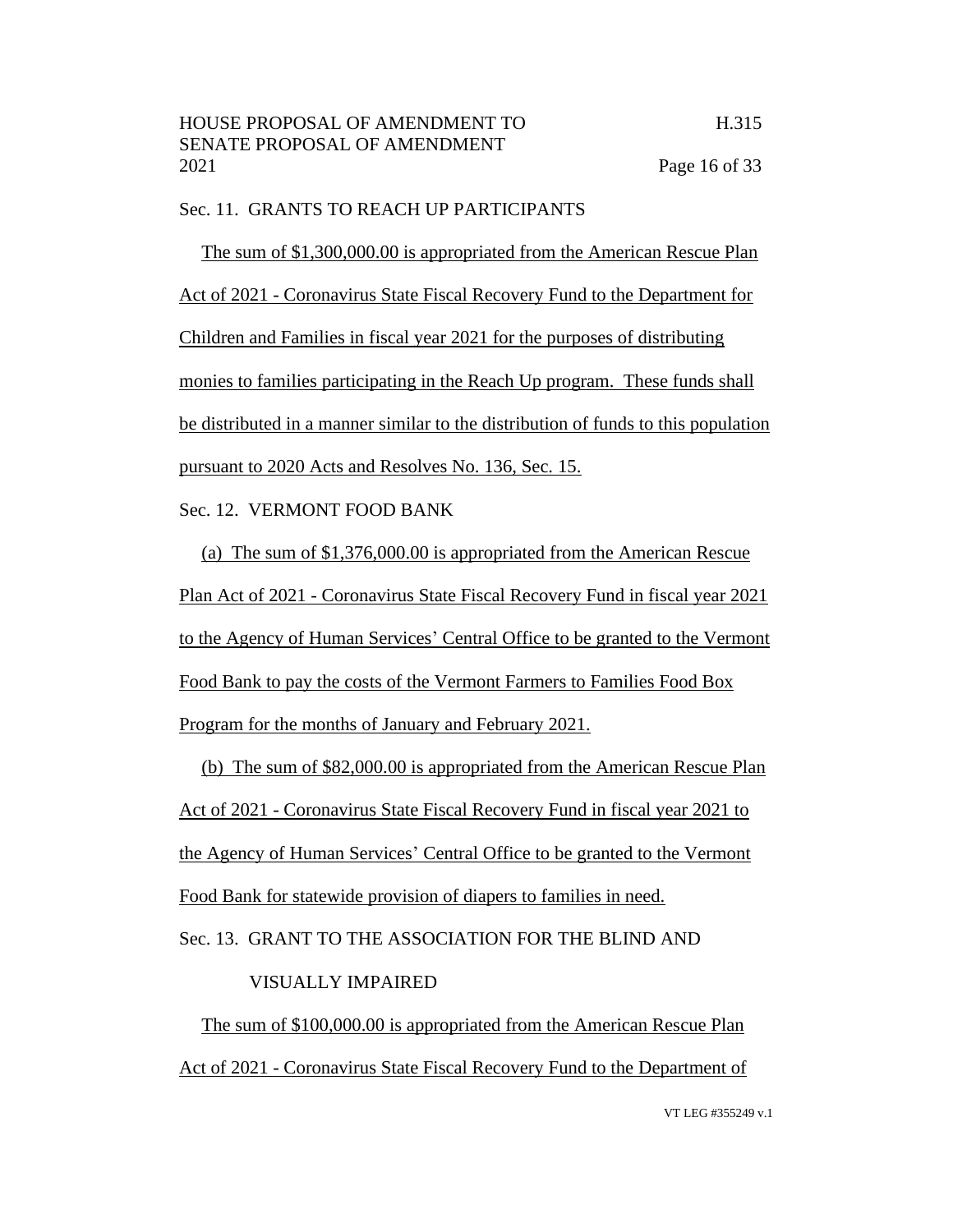Disabilities, Aging, and Independent Living in fiscal year 2021 to be granted to the Vermont Association for the Blind and Visually Impaired for a technology training program for older Vermonters who experience decreased vision and blindness and others who are blind or visually impaired to address social isolation resulting from social distancing.

# Sec. 14. GREEN MOUNTAIN CARE BOARD; DEPARTMENT OF HEALTH; HEALTH CARE DISPARITIES; DATA COLLECTION AND ANALYSIS

(a) The sum of \$66,000.00 is appropriated from the General Fund to the Green Mountain Care Board in fiscal year 2021 to provide the State share pursuant to 18 V.S.A. § 9374(h) for updates to the Vermont Healthcare Claims Uniform Reporting and Evaluation System (VHCURES) to improve data collection related to health equity.

(b) The sum of \$134,000.00 is appropriated from the General Fund to the Department of Health in fiscal year 2021 for collection and analysis of demographic data, including race and ethnicity data, regarding Vermont residents who experience health disparities.

Sec. 14a. 18 V.S.A. § 1129(d) and (e) are amended to read:

(d) The Department may provide confidential registry information to health care provider networks serving Vermont patients, to the Vermont Health Information Exchange, and, with the approval of the Commissioner, to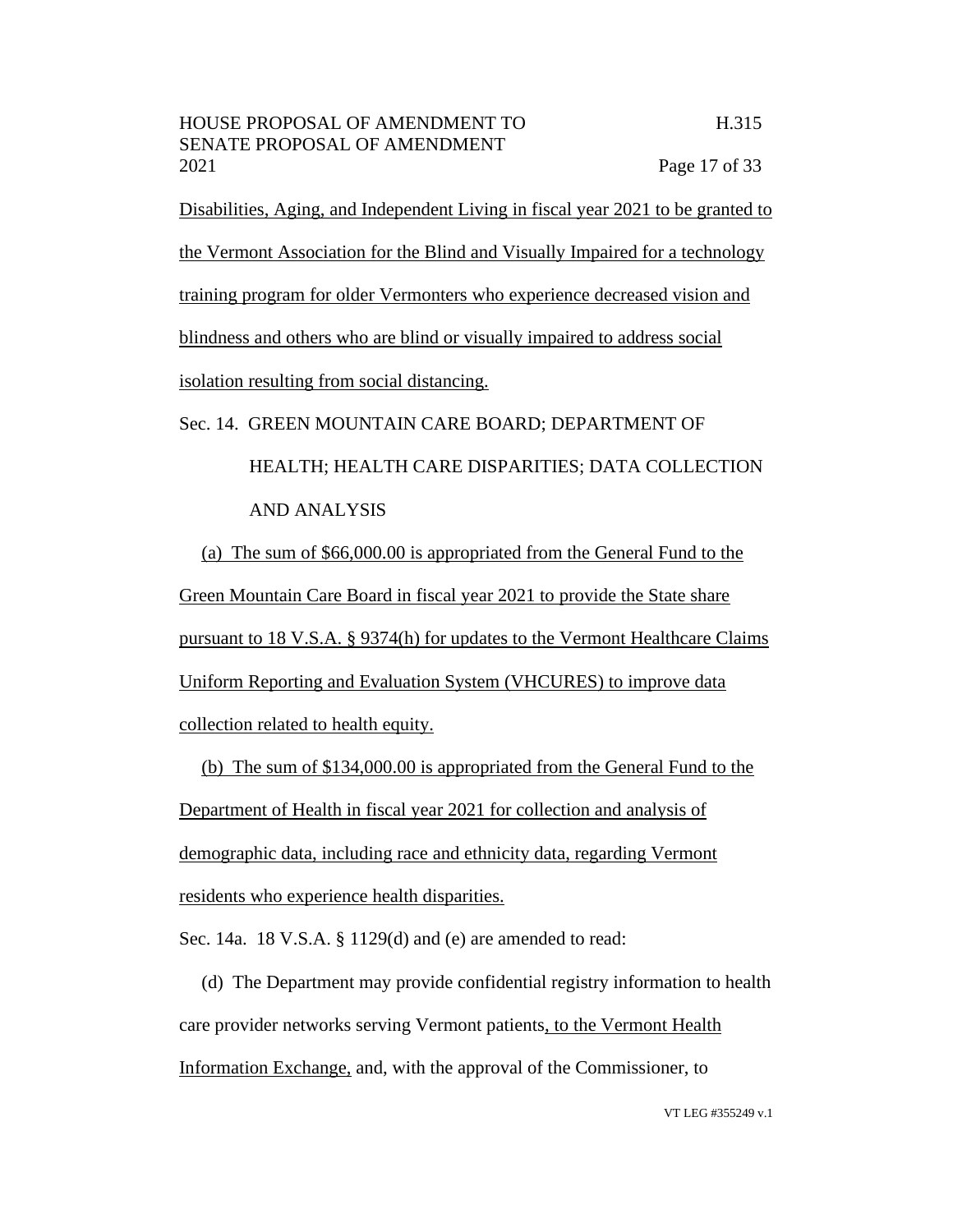researchers who present evidence of approval from an institutional review board in accordance with 45 C.F.R. § 164.512.

(e) Prior to releasing confidential information pursuant to subsections (c) and (d) of this section, the Commissioner shall obtain from State registries, health care provider networks, the Vermont Health Information Exchange, and researchers a written agreement to keep any identifying information confidential and privileged.

\* \* \* Education \* \* \*

Sec. 15. SCHOOL INDOOR AIR QUALITY GRANT PROGRAM

(a) Appropriation. In fiscal year 2021, \$15,000,000.00 is appropriated from the American Rescue Plan Act of 2021 - Coronavirus State Fiscal Recovery Fund for the Pre-K–12 Education Pandemic - School Indoor Air Quality Grant Program established in 2020 Acts and Resolves No. 120, Sec. A.51. This appropriation may be adjusted if the Commissioner of Finance and Management determines that FEMA funds will be awarded for this purpose. At the Agency's discretion, the funds authorized by this section shall be either granted by the Agency of Education or paid to Efficiency Vermont to carry out the duties listed in 2020 Acts and Resolves No. 120, Sec. A.51(e). Efficiency Vermont is authorized to use up to \$250,000.00 of the \$15,000,000.00 appropriated under this section for direct labor costs.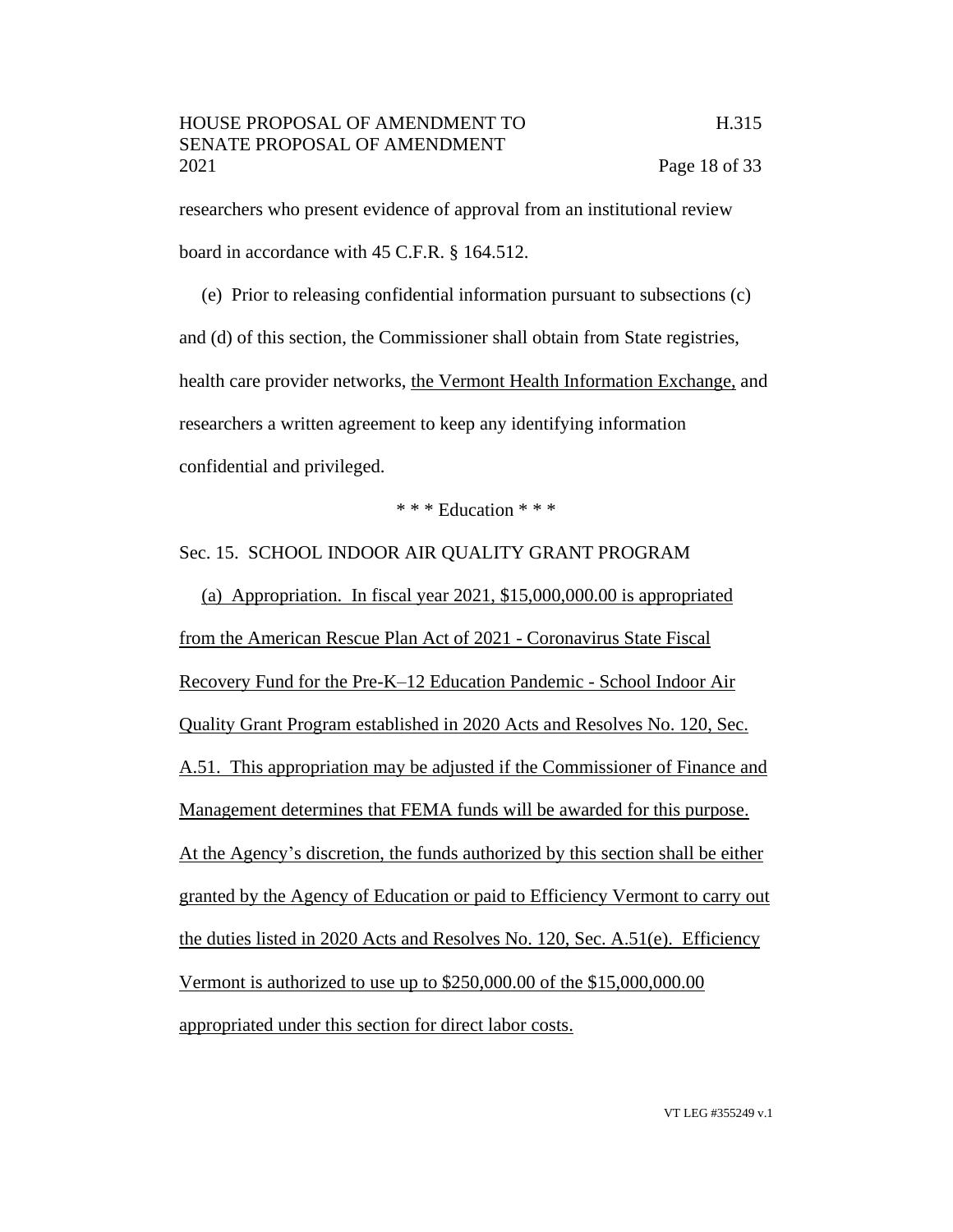(b) Authorization. Efficiency Vermont shall require that any school that receives a grant through the School Indoor Air Quality Grant Program established in 2020 Acts and Resolves No. 120, Sec. A.51 authorize Efficiency Vermont to release the school name and grant amount in any report requested by the General Assembly.

(c) Reporting. Upon expenditure of the funds, the Agency of Education shall report to the House and Senate Committees on Appropriations on the specific uses of the funds appropriated in subsection (a) of this section on or before March 15, 2022.

Sec. 16. EDUCATION SERVICES; FEDERAL FUNDS APPROPRIATIONS

(a) Afterschool and Summer Programs: In fiscal year 2021 and to be carried forward, the sum of \$4,000,000.00 is appropriated from federal funds for Elementary and Secondary School Relief (ESSR) provided in the American Rescue Plan Act of 2021 Section 2001(f) to the Agency of Education to be used for grants to afterschool and summer programs. At least \$2,000,000.00 of these grants shall be made with consultation from and approval of the Child Development Division in the Department for Children and Families. These funds shall be used to fulfill requirements specified in the American Rescue Plan Act of 2021 pursuant to Section 2001(f)(2) and (3).

(b) Summer Meals: In fiscal year 2021 and to be carried forward, the sum of \$5,500,000.00 is appropriated from the American Rescue Plan Act of 2021 -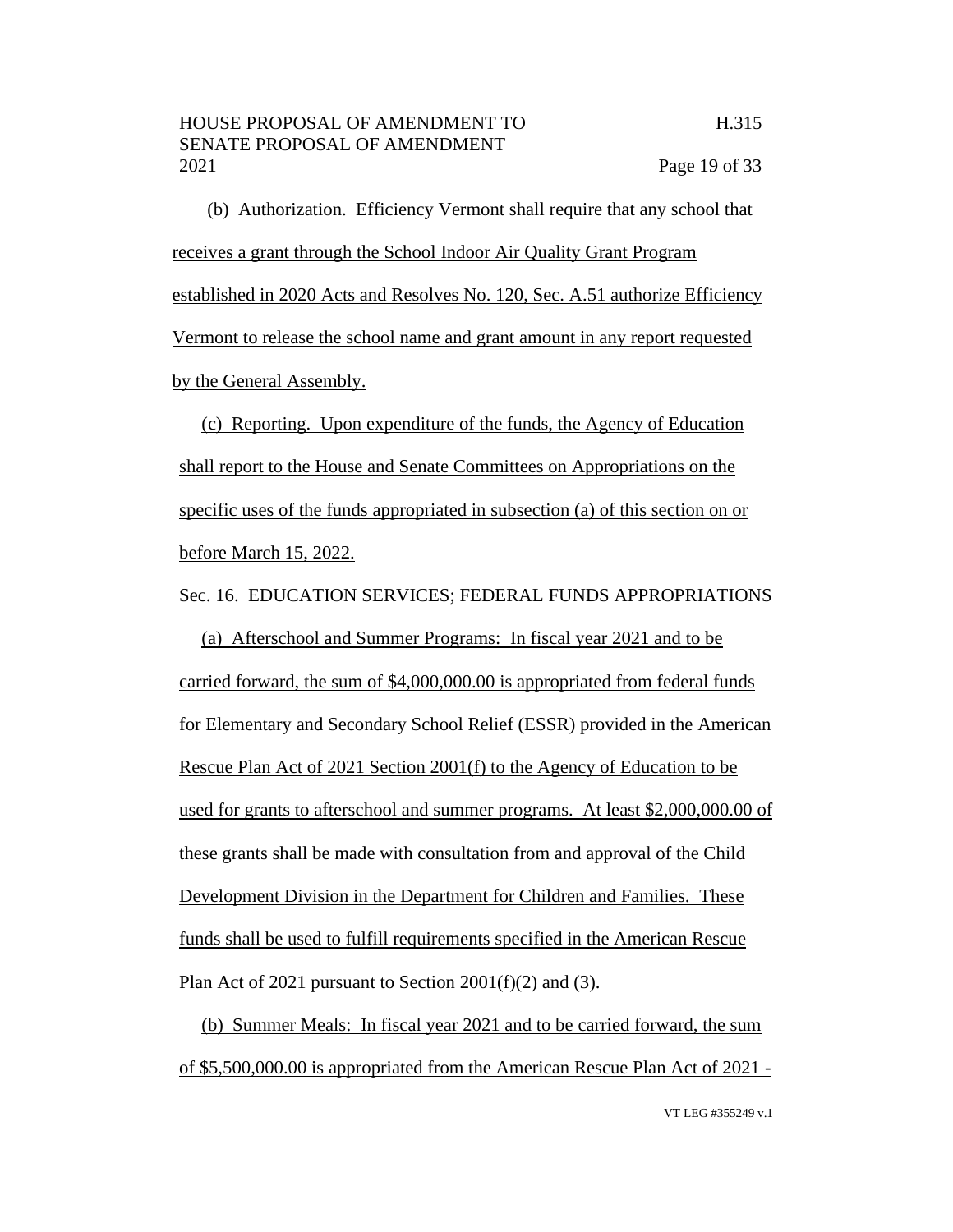Coronavirus State Fiscal Recovery Fund to the Agency of Education to ensure that children and families have access to nutritious foods throughout the summer. This appropriation may be adjusted if the Commissioner of Finance and Management determines that FEMA funds will be awarded for this purpose.

#### Sec. 17. PRACTICAL NURSE; WORKFORCE FUNDING

(a) Due to the increasing challenge of the pandemic on the health professions, the sum of \$1,400,000.00 is appropriated from the American Rescue Plan Act of 2021 - Coronavirus State Fiscal Recovery Fund to the Vermont State Colleges to open 40 to 45 seats in the Practical Nurse Program in partnership with skilled nursing facilities across the State to upskill existing staff to achieve certification as a practical nurse. These funds shall be used as follows:

(1) Up to \$500,000.00 for administrative and start-up costs for Vermont Technical College.

(2) Up to  $$260,000.00$  in incentive payments in the amount of  $$6,000.00$ per student to offset lost income during enrollment in the Program.

(3) All remaining funds shall be allocated for tuition and fees payments for required prerequisite courses at Community College of Vermont and for the Practical Nurse Program at Vermont Technical College after available federal and State financial aid is applied to ensure no cost to the student.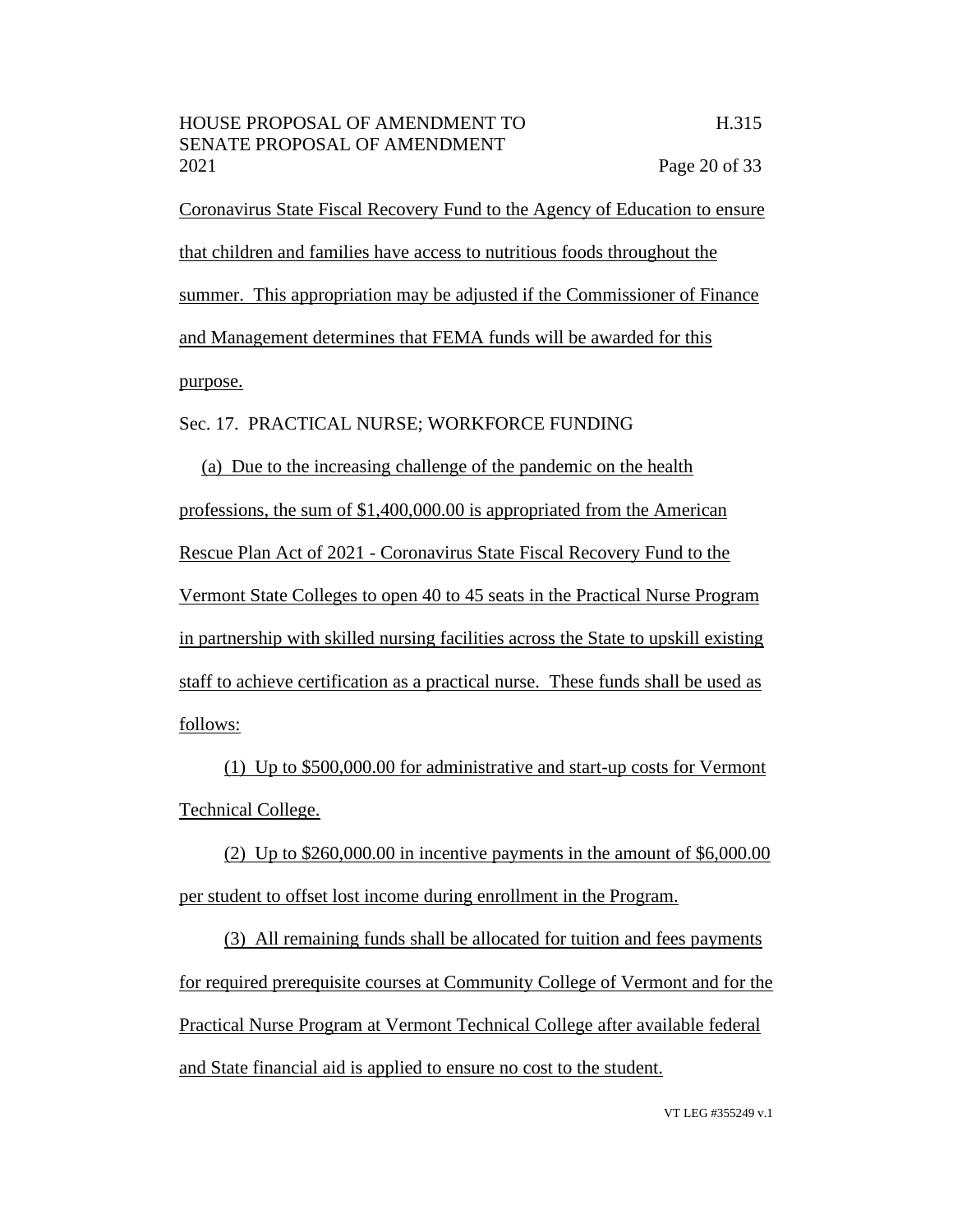(b) To be eligible to participate in the program, a skilled nursing facility shall provide an incentive match in the amount of \$4,000.00 per student during enrollment in the Program.

#### Sec. 18. WORKFORCE UPSKILL OPPORTUNITY

(a) For Vermonters whose employability or employer has been impacted by the Coronavirus since March of 2020, the sum of \$3,000,000.00 is appropriated from the American Rescue Plan Act of 2021 - Coronavirus State Fiscal Recovery Fund to the Vermont State Colleges to provide up to two free classes in the summer or fall of 2021 and spring 2022 at any of the Vermont State Colleges for any Vermont resident who is seeking to transition to a new career or to enhance the resident's job skills.

(b) The sum of \$1,000,000.00 is appropriated from the American Rescue Plan Act of 2021 - Coronavirus State Fiscal Recovery Fund to the University of Vermont to provide up to two free classes in summer or fall of 2021 and spring 2022 for any Vermont resident who is seeking to transition to a new career or to enhance the resident's job skills.

# Sec. 19. RECENT HIGH SCHOOL GRADUATES; ADVANCEMENT **OPPORTUNITY**

Due to the economic impact of the pandemic on the families of recent high school graduates, the sum of \$2,800,000.00 is appropriated from the American Rescue Plan Act of 2021 - Coronavirus State Fiscal Recovery Fund to the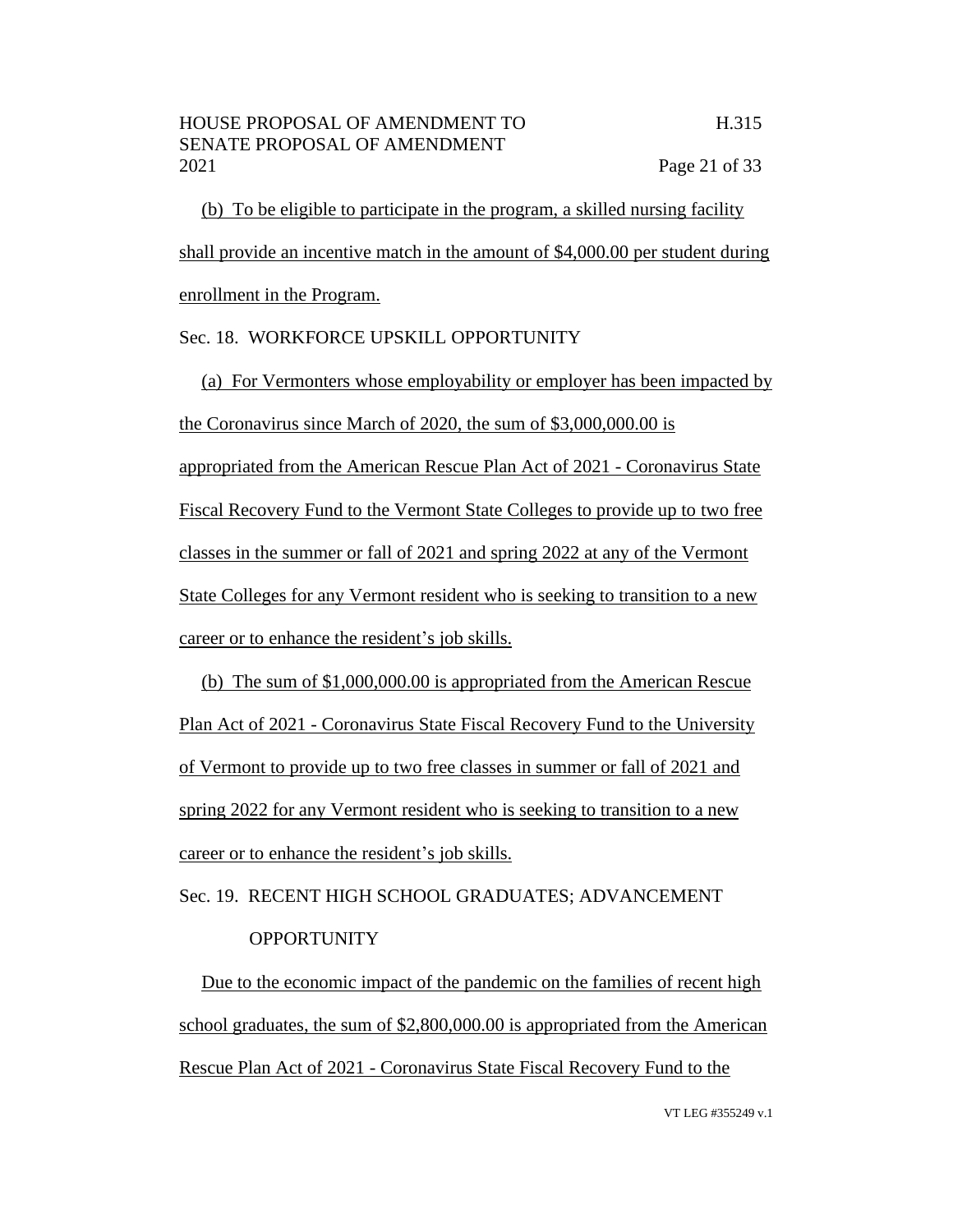Vermont Student Assistance Corporation (VSAC) to provide up to two free classes in the summer or fall of 2021 and spring of 2022 at any of the Vermont State Colleges for any Vermont 2020 or 2021 high school graduate to enhance the graduate's work or academic skills. VSAC may provide a stipend of \$200.00 per student per class for transportation, books, or other class or attendance-related costs, and may allocate up to \$100,000.00 for the cost of administering this program.

Sec. 20. [Deleted.]

\* \* \* Public Service; Broadband \* \* \*

#### Sec. 21. BROADBAND ALLOCATIONS AND APPROPRIATIONS

(a) Coronavirus Relief Fund Authorization and Allocation: Notwithstanding any other provision of law to the contrary, the Department of Public Service is authorized to use \$3,200,000.00 of the unobligated balance remaining from the CRF monies appropriated to the Department for broadband programs in 2020 Acts and Resolves No. 137 as follows:

(1) \$1,600,000.00 shall be allocated for additional assistance under the COVID-Response Line Extension Customer Assistance Program established in 2020 Acts and Resolves No. 137, Sec. 13. The customer costs eligible for financial assistance under this Program shall include costs for associated equipment such as routers and modems; and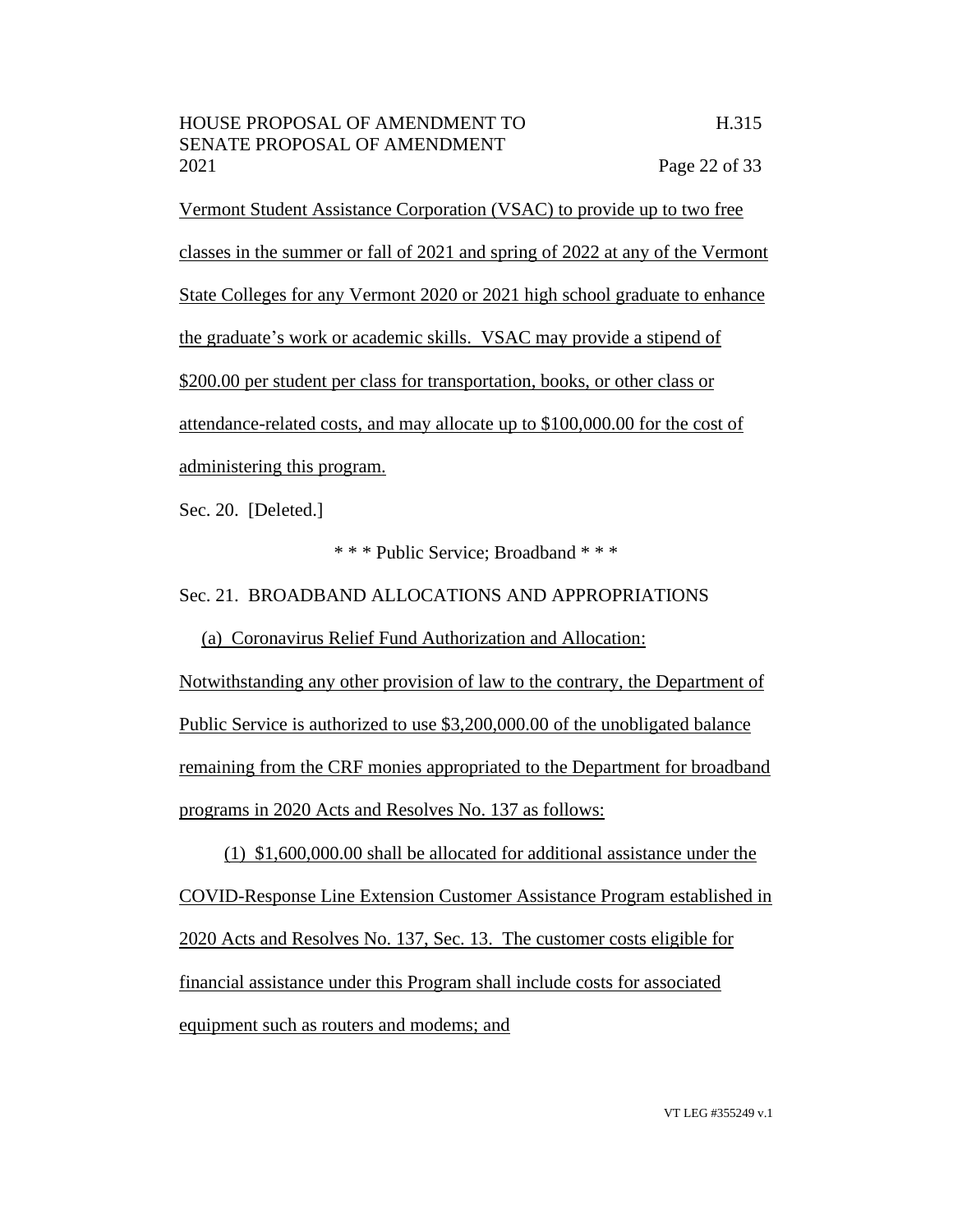(2) \$1,600,000.00 shall be allocated to extend the COVID-Response Temporary Broadband Lifeline Program established in 2020 Acts and Resolves No. 137, Sec. 13(d) for the covered period beginning on March 1, 2021 and extending until such funds are depleted. The subsidy under this Program may be used for the provision of broadband service and connected devices.

(b) The sum of \$1,800,000.00 is appropriated from the American Rescue Plan Act of 2021 - Coronavirus State Fiscal Recovery Fund to the Department of Public Service as follows:

(1) \$1,600,000.00 for a broadband infrastructure program to assist Communications Union Districts (CUD) with preconstruction costs and

general support services. Applicants may be:

(A) an individual CUD;

(B) a group of CUDs working together on a single project; or

(C) an external partner working with a single CUD or group of

CUDs.

 $(2)$  \$200,000.00 to fund the following:

(A) contract services to provide outreach, technical assistance, and other support services to CUDs;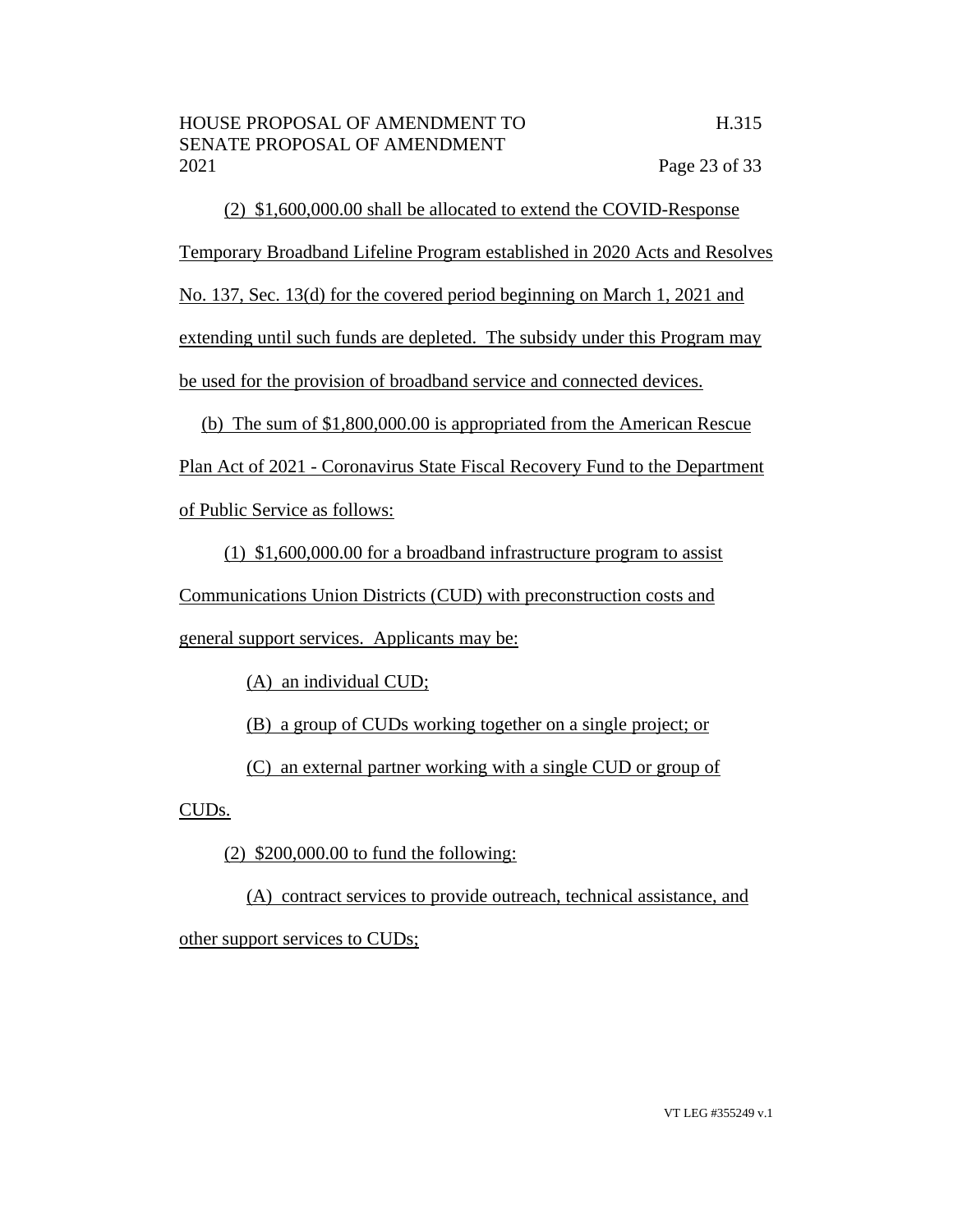(B) restoration of the Vermont Relay Conference Captioning (RCC) service for remote conference calling service for the deaf or hard of hearing; and

(C) Wi-Fi hotspot license renewals.

\* \* \* Natural Resources and Agriculture \* \* \*

Sec. 22. NATURAL RESOURCES AND AGRICULTURE

(a) In fiscal year 2021, funds are appropriated from the American Rescue Plan Act of 2021 - Coronavirus State Fiscal Recovery Fund as follows:

(1) \$3,000,000.00 to the Agency of Agriculture, Food and Markets for the Working Lands Program. Of these funds, \$500,000.00 is allocated for grants related to slaughter, meat processing and meat processing training proposals.

(2) \$5,000,000.00 to the Agency of Natural Resources' Central Office for investments to improve recreational infrastructure and access on State lands and to fund repairs and improvements to Vermont's trail network on both private and public land.

(b) In fiscal year 2021, funds are appropriated from the General Fund as follows:

(1) \$14,000,000.00 to the Department of Environmental Conservation for brownfield remediation and environmental clean-up and related administrative costs. Including two classified limited service positions to be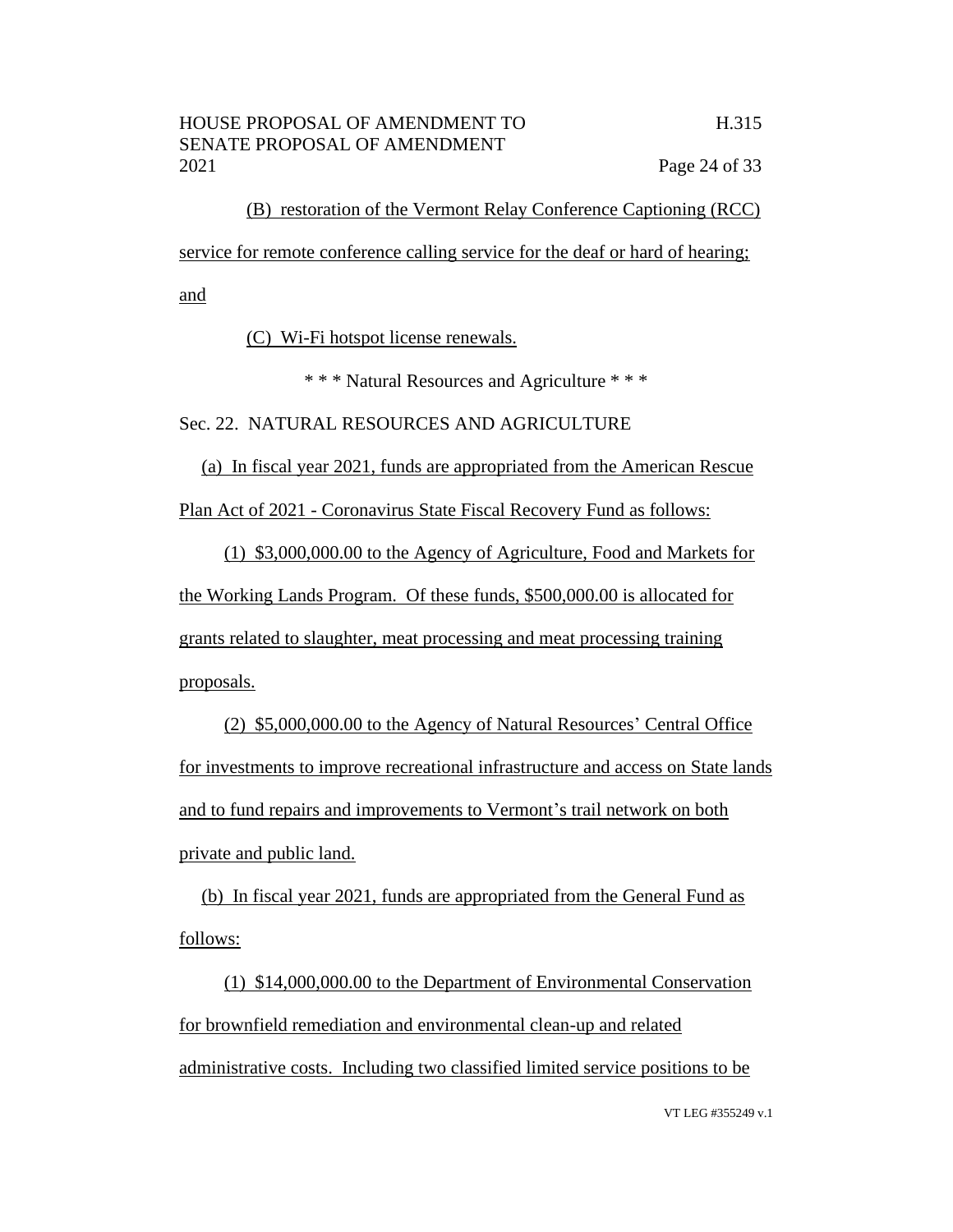established in the Department of Environmental Conservation - one (1) environmental analyst and one (1) grant management specialist.

(2) \$5,000,000.00 to the Department of Forests, Parks and Recreation for the Vermont Outdoor Recreation Economic Collaborative (VOREC).

(3) \$250,000.00 to the Agency of Agriculture for continuation of work in soil conservation practice and payment for ecosystem services including the costs of the task force established by 2019 Acts and Resolves No. 83.

\* \* \* Annual Link to Federal Statutes \* \* \*

Sec. 23. 32 V.S.A. § 5824 is amended to read:

# § 5824. ADOPTION OF FEDERAL INCOME TAX LAWS

The statutes of the United States relating to the federal income tax, as in effect on December 31, 2019 2020, but without regard to federal income tax rates under 26 U.S.C. § 1, are hereby adopted for the purpose of computing the tax liability under this chapter, and shall continue in effect as adopted until amended, repealed, or replaced by act of the General Assembly. Sec. 23a. 32 V.S.A. § 7402(8) is amended to read:

(8) "Laws of the United States" means the U.S. Internal Revenue Code of 1986, as amended through December 31, 2019 2020, which shall continue in effect as adopted until amended, repealed, or replaced by act of the General Assembly. As used in this chapter, "Internal Revenue Code" has the same meaning as "laws of the United States" as defined in this subdivision.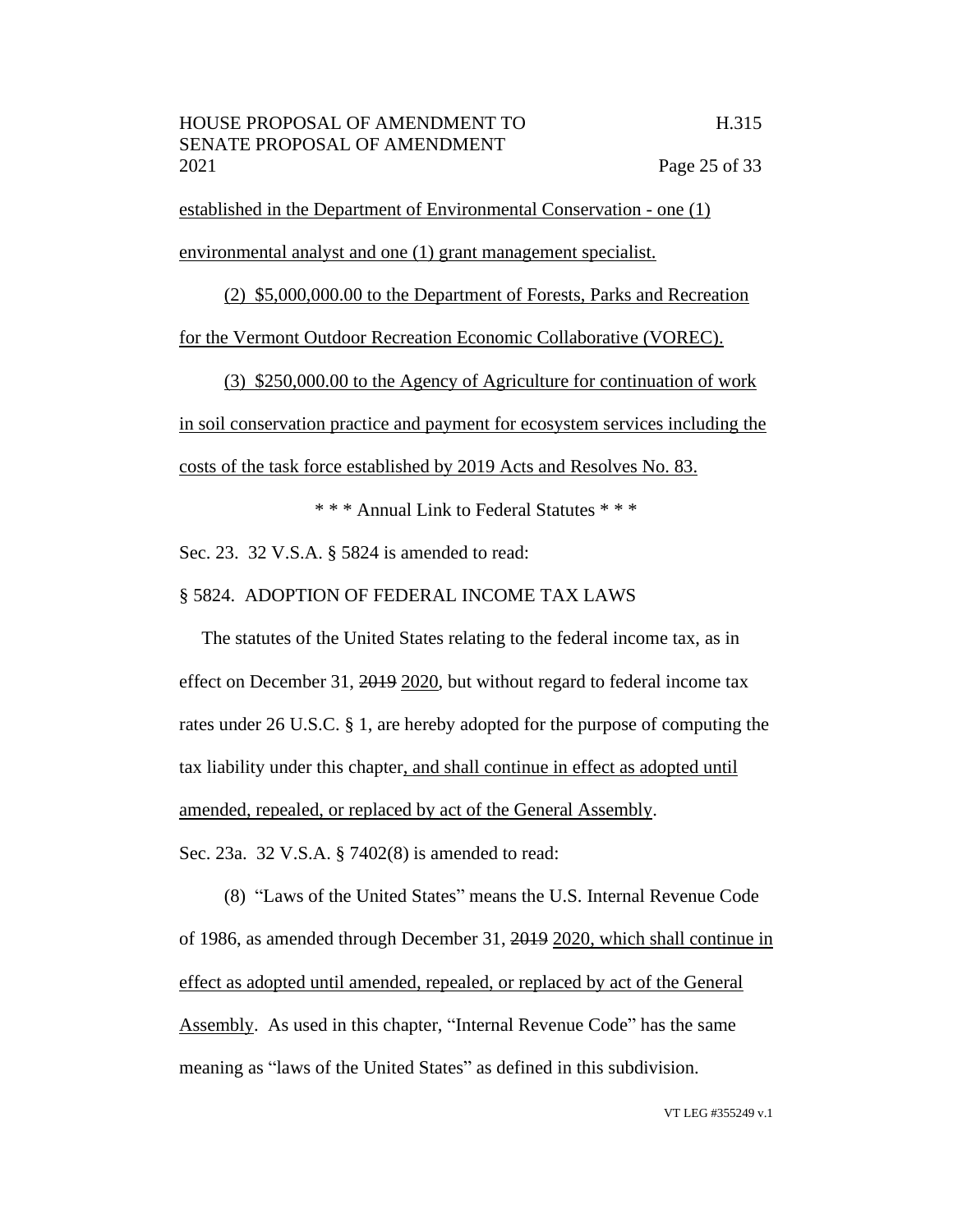Sec. 23b. ARPA EXCLUSION OF UNEMPLOYMENT COMPENSATION FROM GROSS INCOME; TAX YEAR 2020 (a) For taxable year 2020 only, 32 V.S.A. § 5824, adoption of federal income tax laws, shall also adopt 26 U.S.C. § 85(c) as amended by Section 9042 of the American Rescue Plan Act, Pub. L. No. 117-2, pursuant to which the first \$10,200.00 of unemployment compensation received is excluded from the gross income of a taxpayer whose taxable year 2020 adjusted gross income is less than \$150,000.00.

(b) For taxable year 2020 only, notwithstanding 26 U.S.C. § 85(c) as amended by Section 9042 of the American Rescue Plan Act, Pub. L. No. 117- 2, the definition of household income pursuant to 32 V.S.A. § 6061(4)(A) and (5) shall include all unemployment compensation received by a taxpayer in taxable year 2020.

Sec. 23c. EXCLUSION OF FORGIVEN PAYCHECK PROTECTION

# PROGRAM LOANS FROM GROSS INCOME

Notwithstanding 32 V.S.A. § 5824 and any other provision of law to the contrary, the exclusion of income associated with the forgiveness of a covered Paycheck Protection Program loan from gross income pursuant to the Coronavirus Aid, Relief, and Economic Security Act (CARES Act), Pub. L. No. 116-136, § 1106(i), as amended, and the Consolidated Appropriations Act, 2021, Pub. L. No. 116-260, § 276 shall not be allowed in computing taxable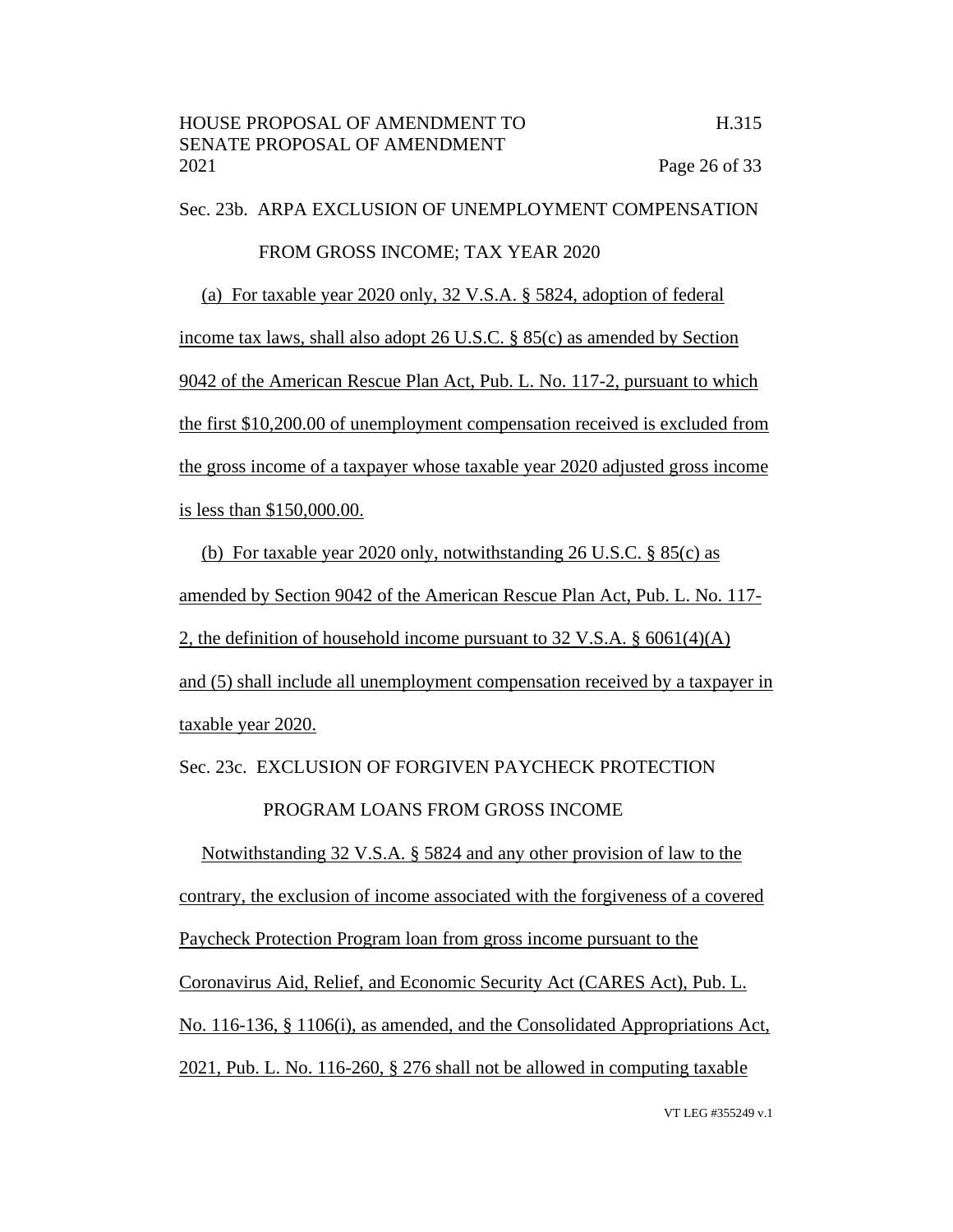income under 32 V.S.A. chapter 151. As used in this section, "covered loan" has the same meaning as in the CARES Act, § 1106(a), as amended. Nothing in this section shall affect the deduction of expenses to the extent that payment of the expenses results in forgiveness of a covered loan pursuant to the CARES Act, Pub. L. No. 116-136, § 1106, as amended, and the Consolidated Appropriations Act, 2021, Pub. L. No. 116-260, § 276. Sec. 24. FISCAL YEAR 2021 CONTINGENT USE OF RESERVE

(a) In fiscal year 2021, if the General Fund is found to have an undesignated fund deficit, the Commissioner of Finance and Management is authorized to transfer not more than \$12,600,000.00 from the Human Services Caseload Reserve established in 32 V.S.A. § 308b to offset the undesignated fund deficit prior to making a transfer in accordance with 32 V.S.A. § 308(c).

(b) If a transfer from the Human Services Caseload Reserve is made pursuant to subsection (a) of this section, then the Commissioner of Finance and Management shall recommend to the House and Senate Committees on Appropriations that the same amount be transferred from the General Fund to the Human Services Caseload Reserve Fund in the fiscal year 2022 budget adjustment process.

VT LEG #355249 v.1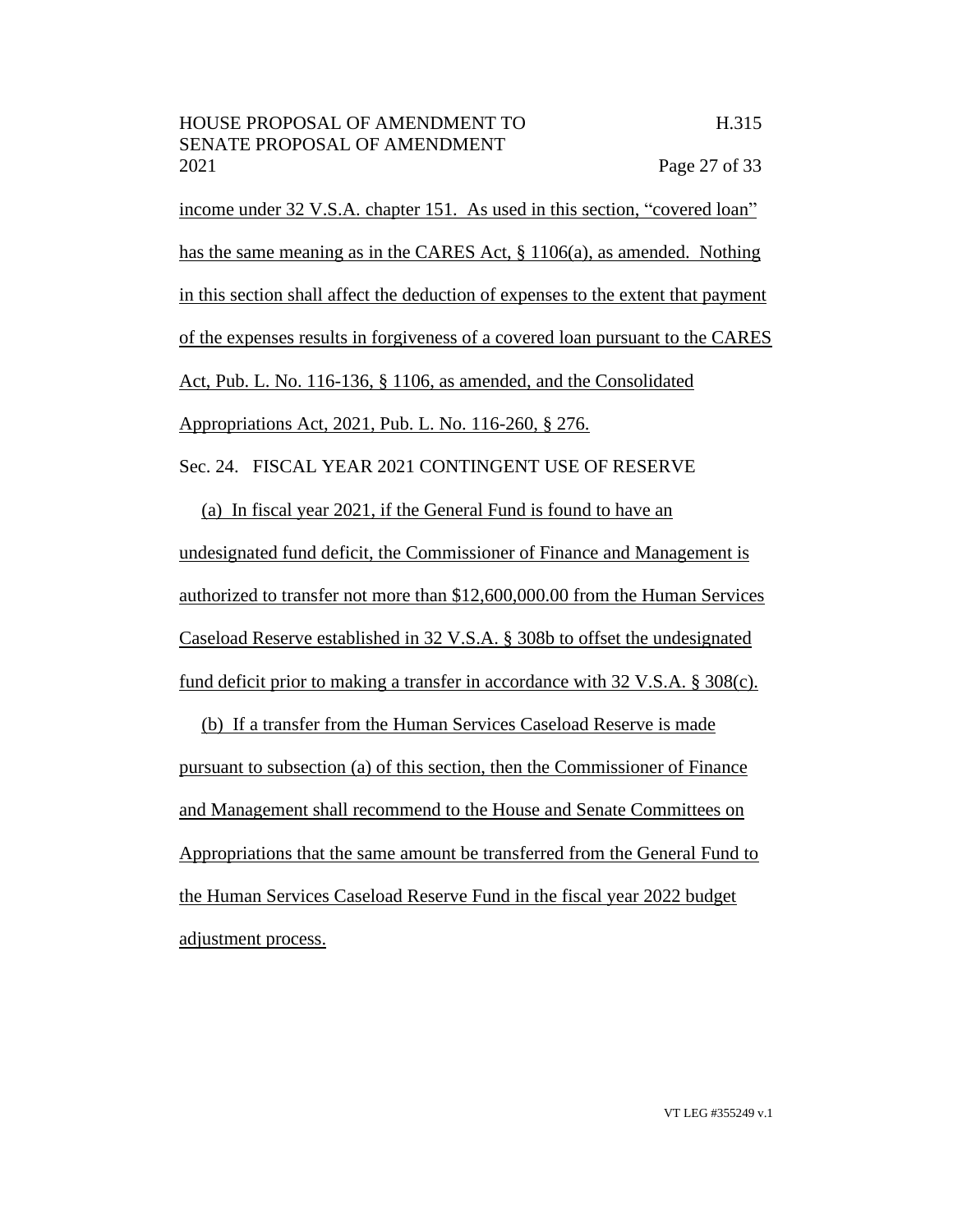\* \* \* Technical Assistance \* \* \*

Sec. 25. [Deleted]

Sec. 26. PROVISION OF TECHNICAL ASSISTANCE SERVICES TO

# LOCAL GOVERNMENTS

(a) The sum of \$950,000.00 is appropriated from the American Rescue

Plan Act of 2021 - Coronavirus State Fiscal Recovery Fund to the Agency of

Commerce and Community Development to be granted as follows:

(1) \$650,000.00 to establish a support program through State fiscal year

2024 for the use of federal funds received under 42 U.S.C. 801 § 603, the

Coronavirus Local Fiscal Recovery Fund. These resources shall be used to

work with local governments to facilitate the local communities' efforts to:

(A) respond to the public health emergency with respect to COVID– 19 and its negative economic impacts;

(B) assist with fund reporting, accountability, transparency, and usage technical assistance where necessary;

(C) provide for other guidance to ensure that funds received pursuant to 42 U.S.C. 801 § 603 funds are used in accordance with federal law and regulations; and

(D) provide guidance; model templates and policies; and training on ARP compliant finance and program management.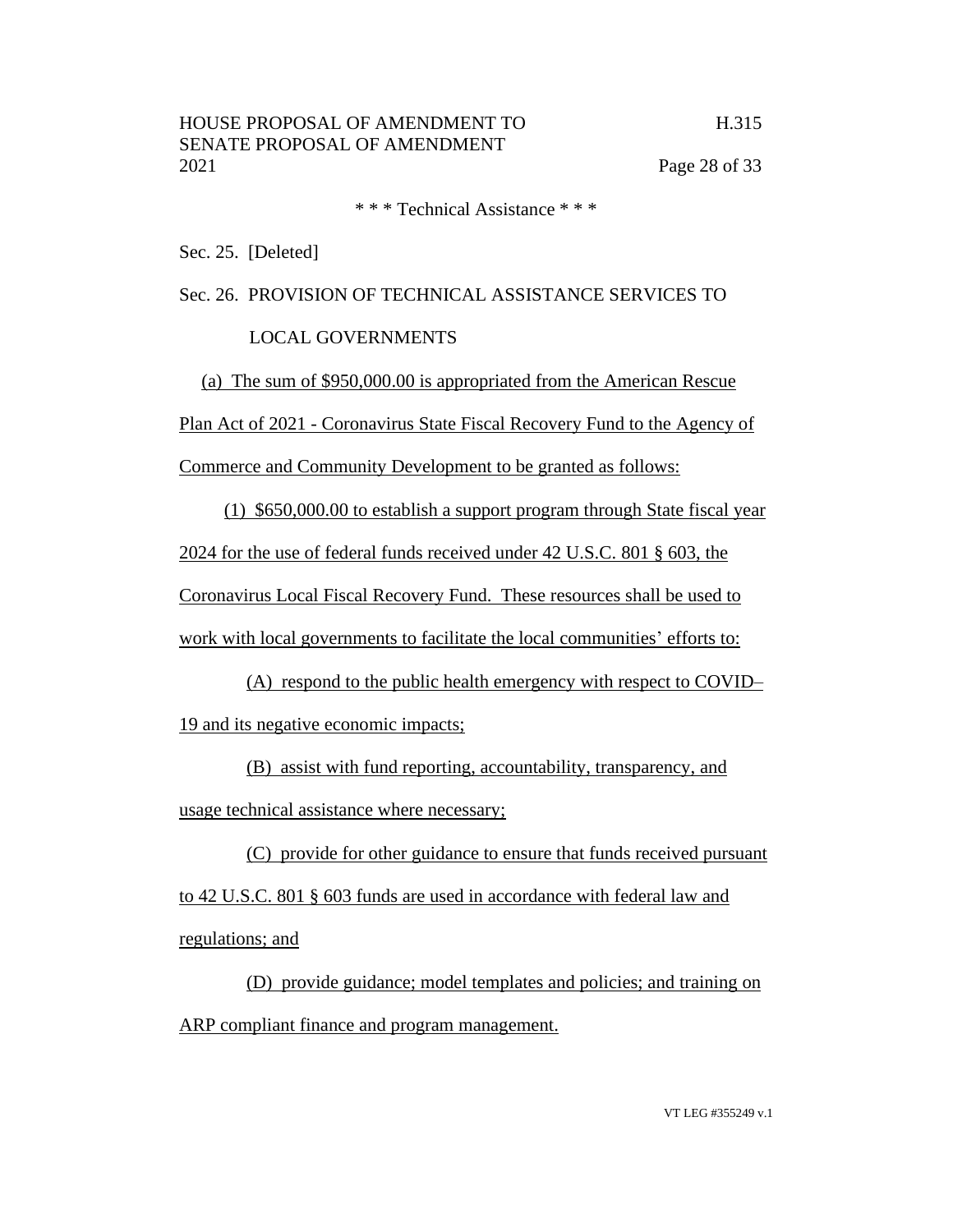(2) \$300,000.00 to one or more regional planning commissions, to be used through State fiscal year 2024, to establish and implement a capacity to assist local communities with specific project management needs in expending federal funds received under 42 U.S.C. 801 § 603. The regional planning commissions shall use these resources to work with local governments to facilitate the local communities' efforts to:

(A) identify needs and top priorities for designing and building projects that are consistent with State and federal law; implement existing State, regional and local plans; and do not duplicate investments made by other federal recovery funds;

(B) respond to inquiries on eligibility and to facilitate local discussions among stakeholders on specific projects; and

(C) provide other assistance as needed from local communities in coordination with the grantee chosen in subsection (a) of this section.

\* \* \* Other Miscellaneous Amendments \* \* \*

Sec. 27. VERMONT CENTER FOR CRIME VICTIM SERVICES

The sum of \$27,500.00 is appropriated from the General Fund in fiscal year 2021 to the Vermont Center for Crime Victim Services for a grant to the Burlington Community Justice Center for the St. Joseph's Orphanage Restorative Inquiry.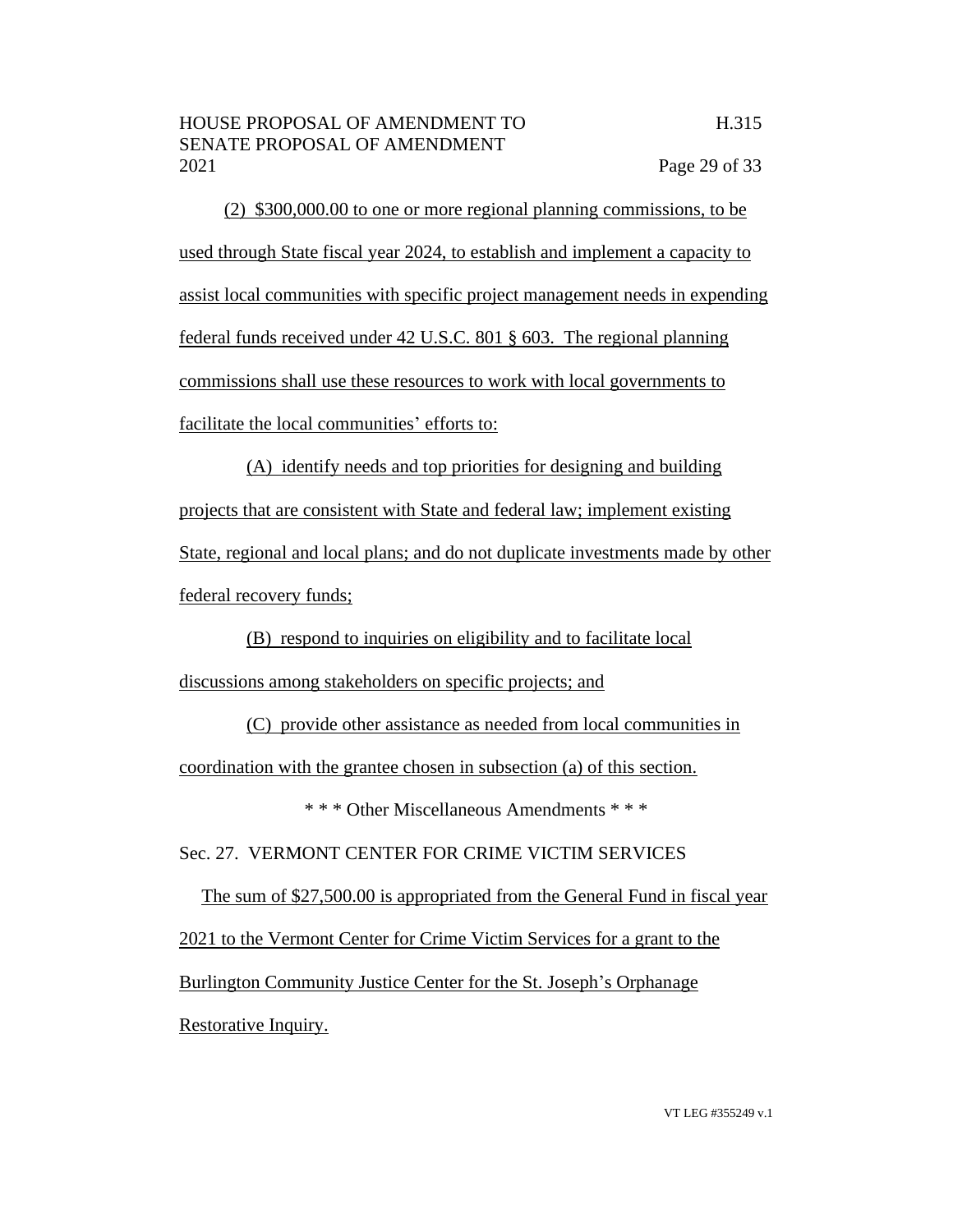#### Sec. 28. AUDIT OF SHERIFFS' USE OF STATE PAID DEPUTIES

The sum of \$25,000.00 is appropriated from the General Fund in fiscal year 2021 to the Vermont State Auditor to contract for up to five audits or reviews of the use of State paid deputies by county sheriffs during the state of emergency in calendar year 2020.

Sec. 29. HEALTHCARE WAIVERS: LEGISLATIVE CAPACITY

The Joint Fiscal Office is authorized to use available legislative appropriations including carryforward funds to engage a consultant to assist the House Committees on Appropriations, on Health Care, and on Human Services and the Senate Committees on Appropriations and on Health and Welfare to consider the policy and fiscal implications and opportunities related to renegotiation of the State's Global Commitment to Health Medicaid Section 1115 demonstration and continuation of the All Payer ACO Model agreement with the Centers for Medicare and Medicaid Services.

Sec. 30. 2020 Acts and Resolves No. 154, Sec. B.1123.1 is amended to read:

Sec. B.1123.1 FISCAL YEAR 2021 YEAR-END CLOSEOUT

# **TRANSFERS**

(a) At the close of fiscal year 2021, after the application of the provisions of 32 V.S.A. § 308(b), and before the application of 32 V.S.A. §  $\frac{308}{e}$  308 $\frac{308}{e}$ up to \$5,000,000 of any remaining unreserved and undesignated end of fiscal year 2021 General Fund surplus shall be allocated as follows: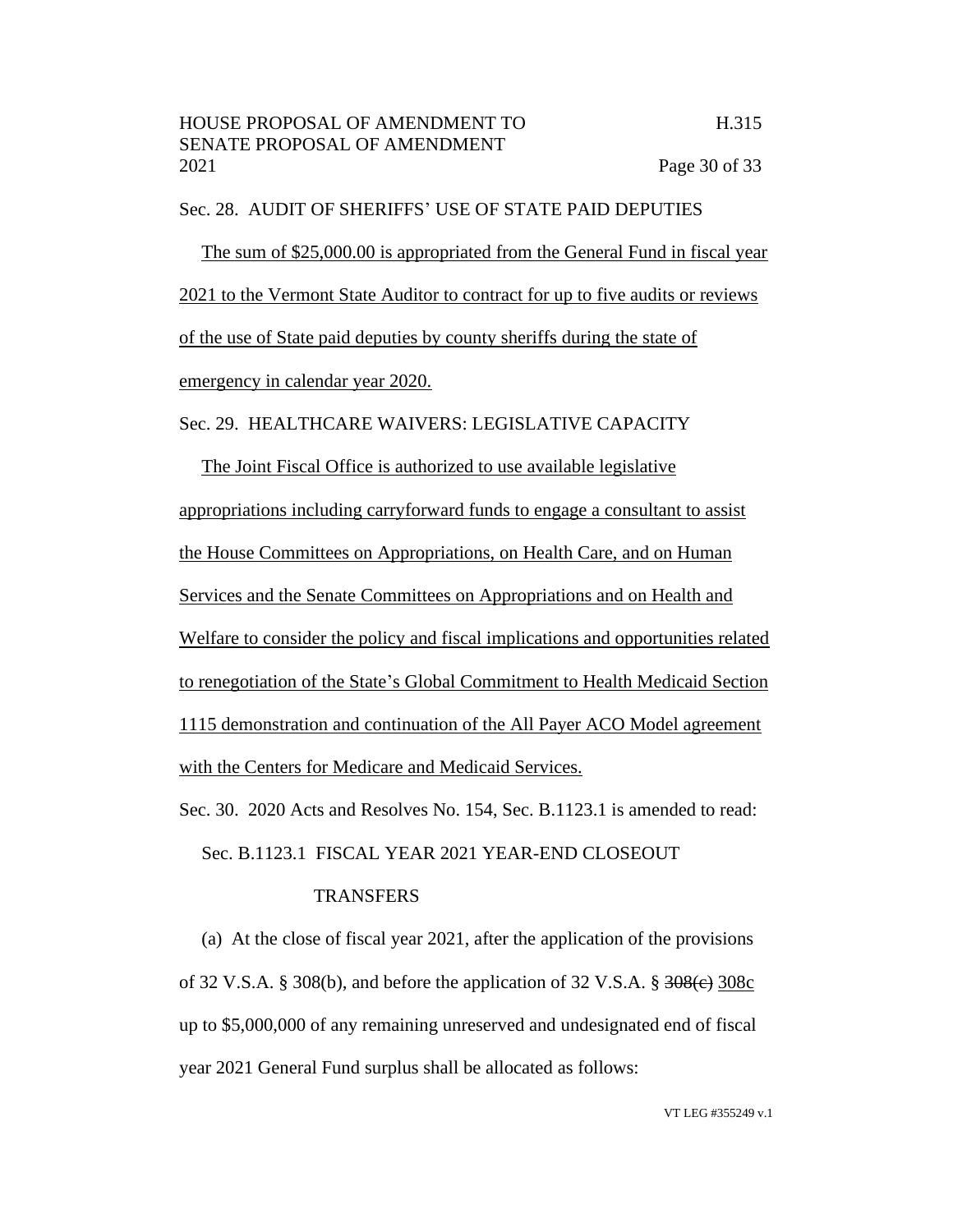\* \* \*

Sec. 31. 2020 Acts and Resolves No. 154, Sec. B.330 as amended by 2021 Acts and Resolves No. 3 (Budget Adjustment Act) Sec. 25 is further amended to read:

Sec. B.330 Disabilities, aging, and independent living - advocacy and

independent living grants

| <b>Grants</b>          | 19,375,620 | 19,375,620 |
|------------------------|------------|------------|
| Total                  | 19,375,620 | 19,375,620 |
| Source of funds        |            |            |
| General fund           | 7,454,782  | 7,454,782  |
| Federal funds          | 7,748,373  | 7,148,466  |
| Global Commitment fund | 4,172,465  | 4,772,372  |
| Total                  | 19,375,620 | 19,375,620 |

Sec. 32. 2020 Acts and Resolves No. 154, Sec. B.338 as amended by 2021

Acts and Resolves No. 3, Sec. 28 is further amended to read:

Sec. B.338 Corrections - correctional services

| Personal services         |           | 115,752,606 115,752,606 |
|---------------------------|-----------|-------------------------|
| <b>Operating expenses</b> |           | 23,059,297 23,059,297   |
| Grants                    | 8,808,427 | 8,808,427               |
| Total                     |           | 147,620,330 147,620,330 |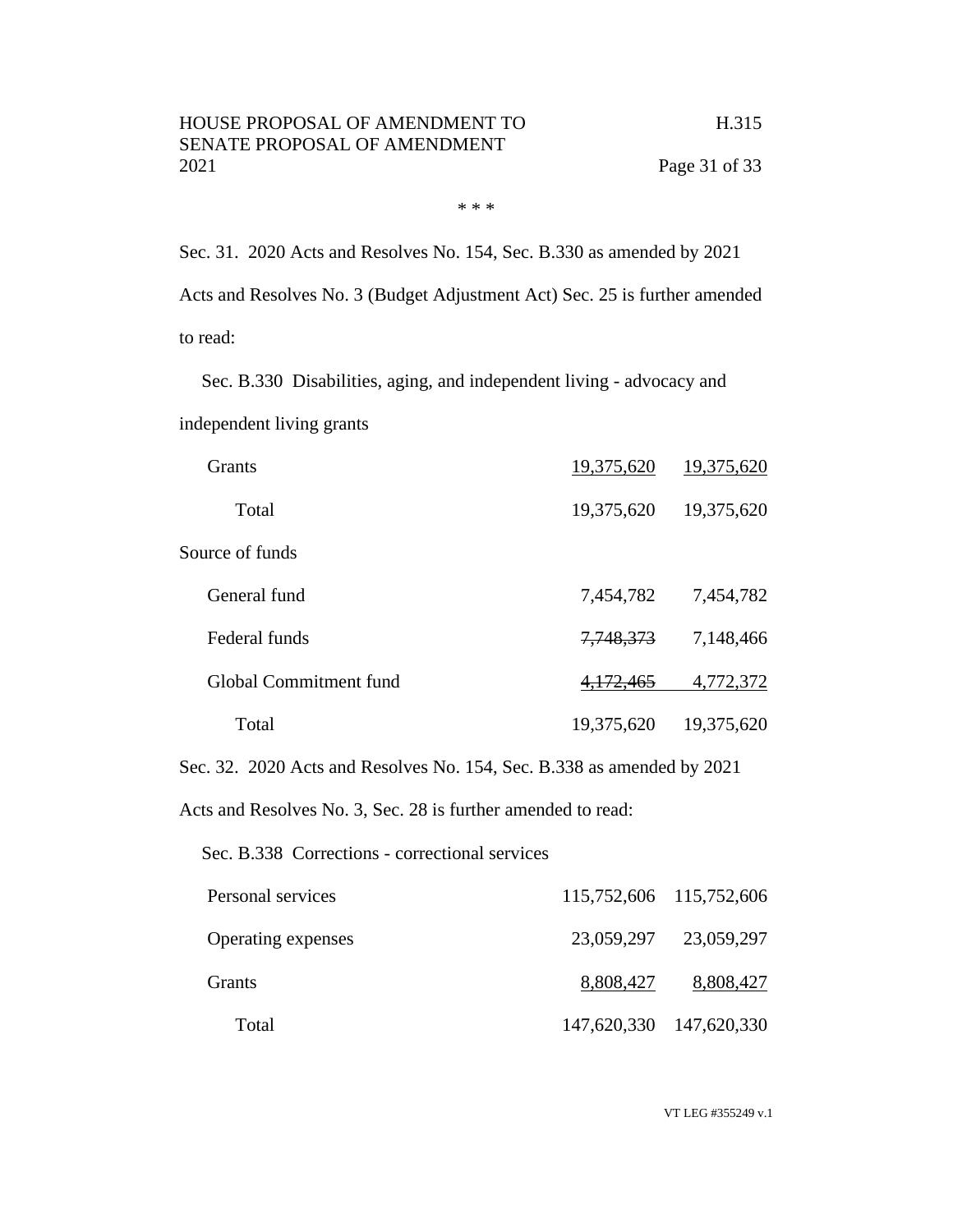| 2021<br>Page 32 of 33<br>Source of funds                                 | HOUSE PROPOSAL OF AMENDMENT TO<br>SENATE PROPOSAL OF AMENDMENT |                        | H.315         |
|--------------------------------------------------------------------------|----------------------------------------------------------------|------------------------|---------------|
|                                                                          |                                                                |                        |               |
|                                                                          |                                                                |                        |               |
|                                                                          | General fund                                                   | <del>135,553,733</del> | 128, 553, 733 |
| 935,963<br>Special funds                                                 |                                                                |                        | 935,963       |
| <b>Federal Coronavirus Relief Fund</b><br>4,950,000                      |                                                                |                        | 11,950,000    |
| Federal funds<br>473,523                                                 |                                                                |                        | 473,523       |
| Global Commitment fund<br>5,310,796                                      |                                                                |                        | 5,310,796     |
| Interdepartmental transfers<br>396,315                                   |                                                                |                        | 396,315       |
| Total<br>147,620,330                                                     |                                                                |                        | 147,620,330   |
| Sec. 32a. 2020 Acts and Resolves No. 154, Sec. B.346, as amended by 2021 |                                                                |                        |               |

Acts and Resolves No. 3, Sec. 30, is further amended to read:

Sec. B.346 Total human services

# Source of funds

| General fund                           | <del>977,495,760</del>      | 970,495,760 |
|----------------------------------------|-----------------------------|-------------|
| Special funds                          | 116,403,523                 | 116,403,523 |
| Tobacco fund                           | 25,088,208                  | 25,088,208  |
| State health care resources fund       | 17,078,501                  | 17,078,501  |
| <b>Federal Coronavirus Relief Fund</b> | <del>17,774,276</del>       | 24,774,276  |
| Federal funds                          | 1,471,852,944 1,471,253,037 |             |
| Global Commitment fund                 | 1,592,184,231 1,592,784,138 |             |
| Internal service funds                 | 1,930,685                   | 1,930,685   |
| Interdepartmental transfers            | 46,869,842                  | 46,869,842  |
|                                        |                             |             |